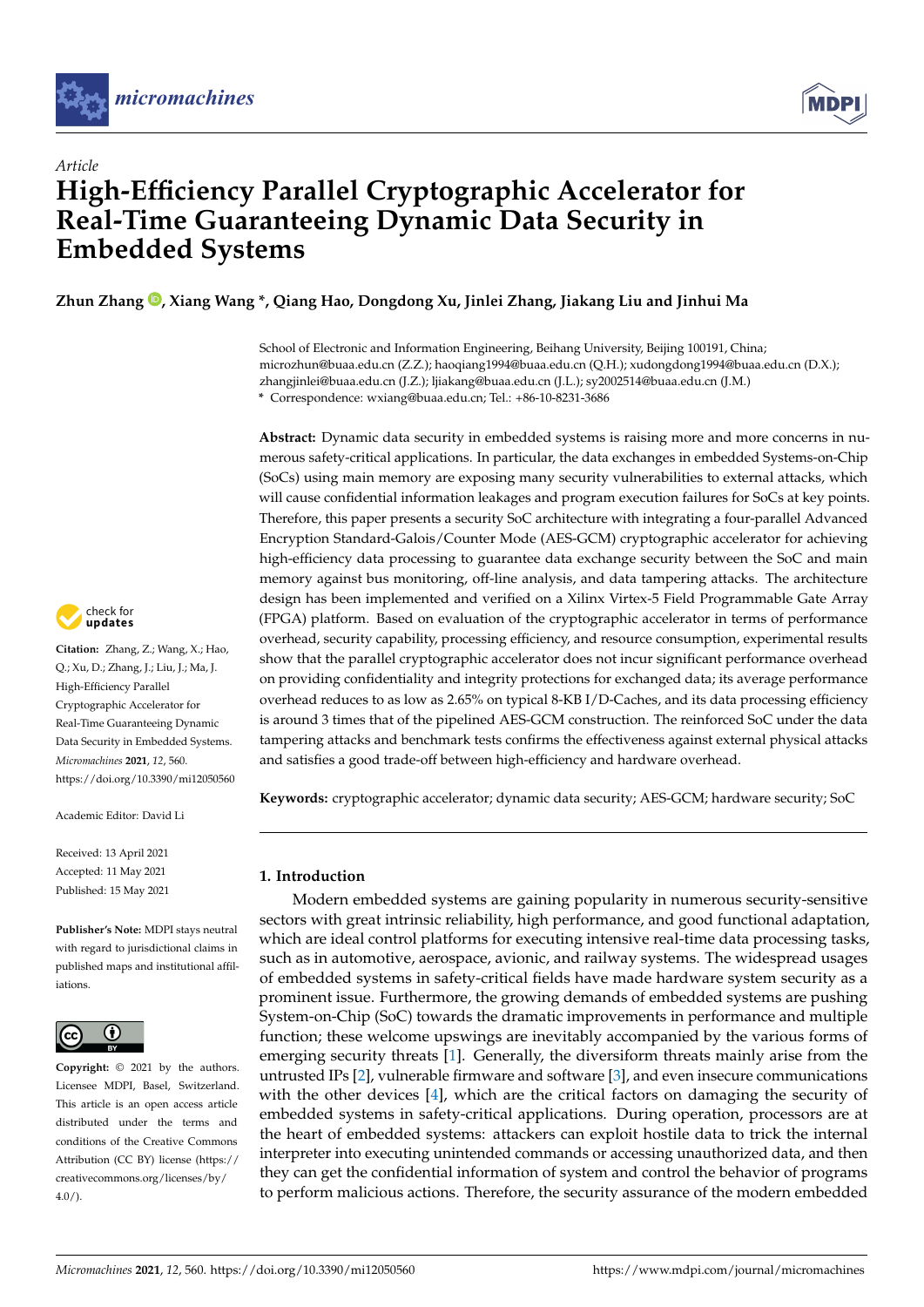system involves a number of challenges; meanwhile, it is worth receiving greater attention among hardware architecture designers.

Information leakages and function failures have been emerging as primary manifestations of being attacked in process-intensive platforms, where the confidentiality and dependability of embedded systems must be ensured. In addition, it also must be admitted that the hardware system protections are not particularly comprehensive due to malicious attacks that may arise from different-level sources, mainly including hardware-level attack and system-level attack. As the hardware-level attack, a malicious logic (well-known as hardware Trojan) hidden in internal logic might be premeditatedly designed to cause the program execution failures at key points or could create the backdoors for both confidential information leakages and subsequent system hijacking to attackers [\[5\]](#page-22-4). On the other hand, the external physical attacks can exploit the three invasive methods of bus monitoring, offline analysis, and data tampering to steal the sensitive information and/or activate the built-in hardware Trojan to disorganize the program execution through external access interfaces [\[6](#page-22-5)[,7\]](#page-22-6). System-level attacks mainly exploit the security vulnerabilities or bugs in software applications to disturb the instruction executions or cause buffer overflows by injecting malicious codes for subverting the system trustworthiness and obtaining the unauthorized control of system. Taking the stack-smashing attack as an example, we can see that this system-level attack caused by the untrusted program exploits buffer overflow vulnerabilities to take control over attacked operating systems and hardware platforms. Fortunately, various techniques have been developed to defend against stack smashing attacks, such as Write XOR eXecution (W⊕X) [\[8\]](#page-22-7), Data Execution Prevention (DEP) [\[9\]](#page-22-8), Address Space Layout Randomization (ASLR) [\[10\]](#page-22-9), in-stack canaries [\[11\]](#page-22-10), and some software code integrity checkers [\[12,](#page-22-11)[13\]](#page-22-12).

In response to both hardware-level and system-level attacks, several security mechanisms have been proposed to protect program executions and control flow behaviors of embedded system, in which, a great majority of the protection techniques try to modify the instruction set architectures and compilers, which make them very hard to be transplanted into diverse embedded system platforms. Furthermore, the widely used system security solutions are based on anti-virus software, which makes it difficult to prevent the anti-virus software's own vulnerabilities. Previous reports about the integrity protections of program code and control flow according to the program segments, such as transfer functions [\[14\]](#page-23-0) and basic blocks [\[15\]](#page-23-1), are considered to be the key marker of the system safety status. However, the run-time data in the main memory of the embedded system is another important factor for secure program executions. Attackers can exploit the data in the stack and heap segment to change the program behavior of the original intention, so that the confidentiality of system dynamic data is critically important. In addition, a few schemes are presented to protect the security of data processing in embedded systems since it is harder to monitor the dynamic data status during program execution without causing significant speed degradation. Moreover, the rapid growth of detection and analysis technologies make it easier for a sophisticated attacker to obtain physical access and launch physical attacks on the insecure off-chip main memory. Attackers can monitor the address/data bus and off-line analysis, and then tamper and inject or replay memory blocks while the program is loading the data to processor; these may result in confidential information leakages, changes of program control flow, and destruction of data block.

In this paper, we proposed a hardware-assisted four-parallel AES-GCM cryptographic accelerator to provide real-time security monitoring and authenticated encryption. Considering the possible confidential data leakages and physical tampering attacks aiming at the main memory, the cryptographic accelerator can protect the confidentiality and integrity of data at run-time and monitor the malicious data tampering injections. During program execution, the D-Cache line data blocks that need to be stored in memory are encrypted and tagged through AES-GCM accelerator and verify integrity Tag to prevent the system data blocks being corrupted or tampered from external memory. An optimal four-parallel AES-GCM hardware architecture achieves the high-efficiency data block encryption while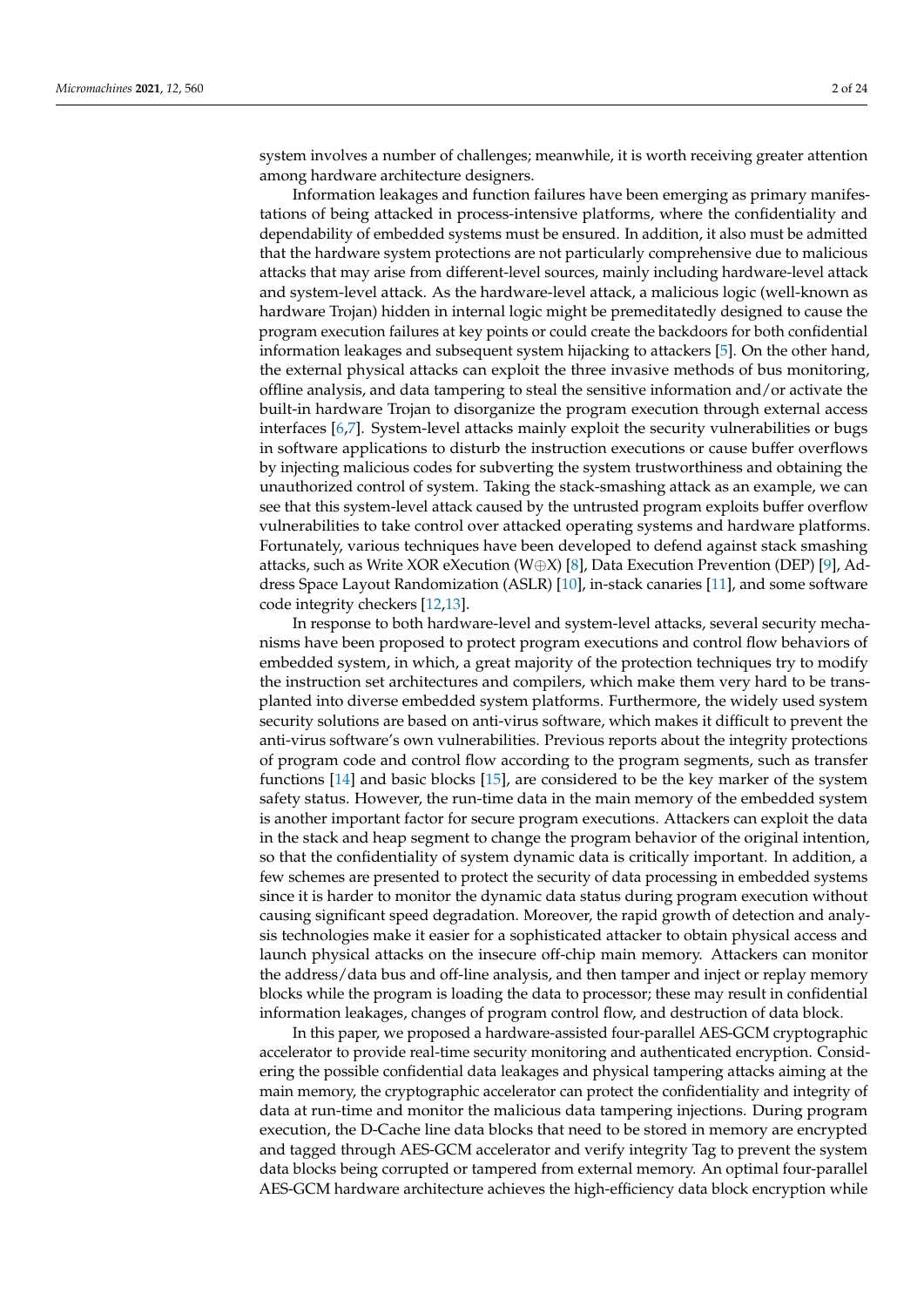D-Cache keeps consistent with the main memory, which will not cause processor significant speed degradation. The evaluation experiments of running ten different benchmarks have verified the system low performance overhead. The fault injection attacks have confirmed the monitoring effectiveness of cryptographic accelerator. Finally, the resource consumption of SoC is presented and is reasonable in real applications. The specific contributions of this article are as follows:

- An optimal four-parallel AES-GCM hardware architecture is constructed to provide confidentiality and integrity protections for the data at run-time, any unauthorized changes of ciphertext and signature in memory will be detected by authenticating the integrity Tag.
- The dynamic encryption mechanism is achieved according to the D-Cache hit status for the purpose of significantly reducing the system performance overhead induced by cryptographic accelerator.
- Evaluation experiments of four-parallel cryptographic accelerator in terms of performance overhead, security capability, processing efficiency, and resource consumption confirm the SoC effectiveness against external physical attacks and reaches a good trade-off between security capability and hardware overhead.
- The four-parallel hardware accelerator is around 3 times as the pipelined AES-GCM contruction in data encryption efficiency, which will further help reducing performance overhead in encryption and integrity authentication.

The remainder of this paper is organized as follows. Section [2](#page-2-0) is dedicated to introducing the SoC assumptions and threat model considered in this work. Section [3](#page-3-0) presents the related works concerning design strategies against information leakages and tampering attacks. Section [4](#page-6-0) describes the proposed parallel hardware of AES-GCM algorithm in detail. Our proposal SoC hardware architecture is presented in Section [5.](#page-11-0) Section [6](#page-17-0) presents experiments and results of performance overhead, security capability, processing efficiency, and resource consumption. The paper is concluded in Section [7.](#page-22-13)

# <span id="page-2-0"></span>**2. Assumptions and Threat Model**

Before developing a hardware-assisted cryptographic accelerator for target embedded system platform, its specific trustworthy assumption and target threat model should first be determined, and the associate assumptions of design components (including IP entities) should be classified as trustworthy and untrustworthy. Our SoC framework architecture with integration of a cryptographic accelerator for dynamic data monitoring is shown in Figure [1.](#page-3-1) We assume that a trustworthy system is a black-box integration of processor core, instruction cache (I-Cache), data cache (D-Cache), system bus, cryptographic accelerator, and common I/O interfaces. The components have been tested earlier, and it has been validated that wherever there are no potential hardware Trojans inserted within internal control logics, and all the adversaries, one cannot tamper the pipeline, registers, I/D-Caches, and control signals inside the embedded processor due to the lack of access channel. We make the boundary assumption regarding the SoC hardware architecture that apart from the on-chip trusted domain, the whole off-chip domain is the untrustworthy region in which peripheral devices may include the main memory, the direct memory access controller (DMAC), the external master, and common hardware blocks. In particular, the off-chip main memory is a weak part, and as it is untrusted, the adversaries can exploit the external data bus to probe confidential information and then access memory to launch physical tampering attacks with malicious data injections.

Our architecture-level solution integrates a hardware-assisted cryptographic accelerator to provide real-time dynamic data protections on defending both confidential information leakages and data tampering attacks. The hardware accelerator integrates a standardized symmetric encryption engine and a hash algorithm engine to ensure the confidentiality and integrity of data exchange and storage at run time. In practice, we make an assumption that the attackers mainly exploit three invasive methods of bus monitoring, offline analysis, and data tampering to steal sensitive data and disorganize the program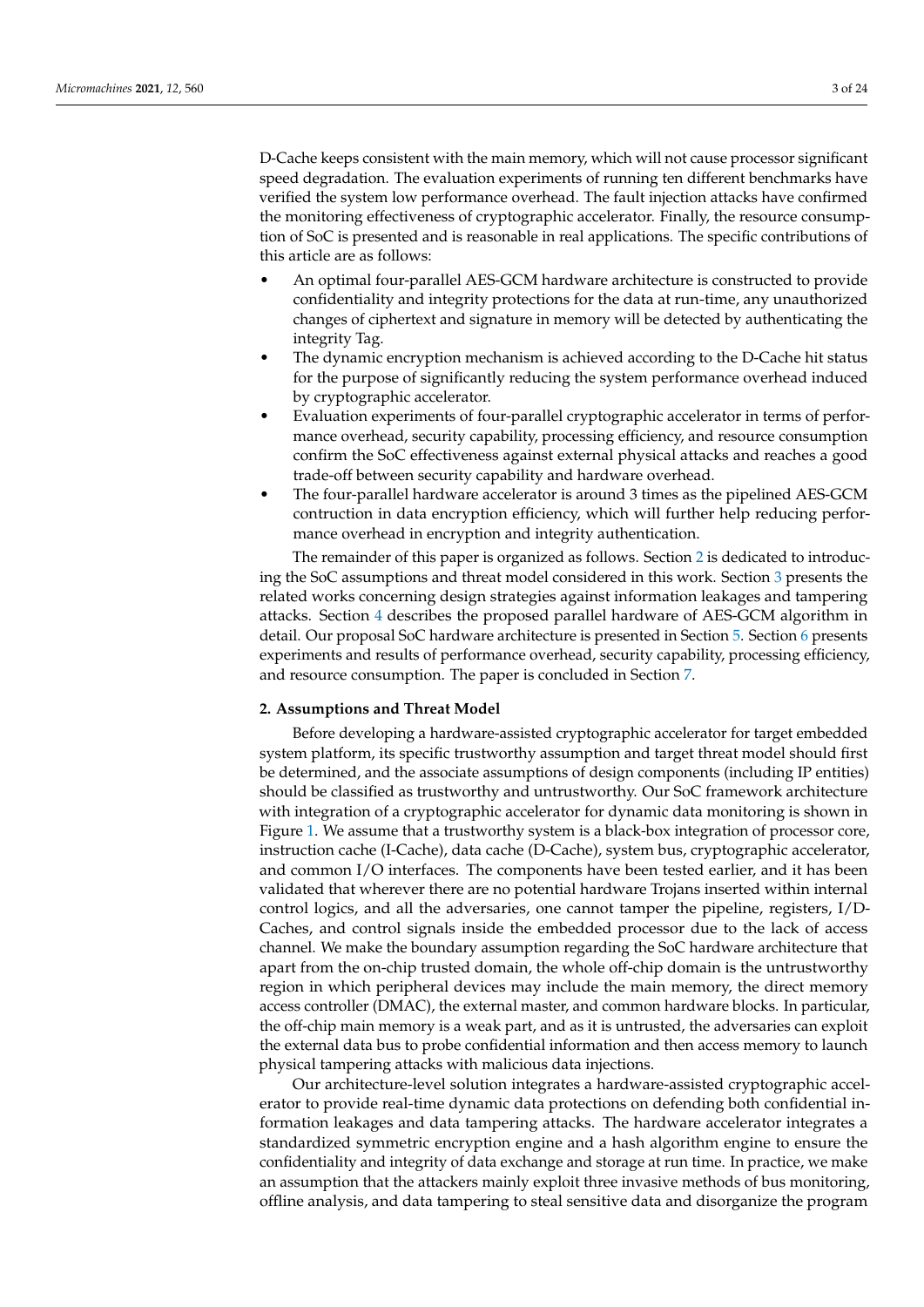execution by the external abnormal access. We aim to address the above-mentioned three types of external physical attacks to achieve confidentiality and integrity guarantees of dynamic data provided by the high-efficiency cryptographic accelerator, without it incurring significant performance overhead.

<span id="page-3-1"></span>



#### <span id="page-3-0"></span>**3. Preliminaries**

Our studies focus on obtaining a prompt identification of the abnormal behaviors through the cryptographic accelerator for avoiding control system malfunction caused by physical attacks. This section introduces the basics of security strategies against confidential information leakages and data tampering measures and then presents the cryptographic algorithm model and activated mechanism to establish the system architecture.

# *3.1. Security Policies against Sensitive Information Leakages*

The sensitive information leakages from embedded architecture we considered mainly originate from the external physical attacks aiming at the interface of main memory. In response to external physical threats, the cryptographic algorithm requires a high-speed hardware to complete data encryption and decryption operations that does not incur significant performance overhead. The state-of-the-art schemes of data security protections are mainly based on the three cryptographic methods: confidentiality scheme, integrity scheme, and authentication of signature.

# 3.1.1. Confidentiality Protection Scheme

Several symmetric-key and asymmetric-key cryptographic algorithms have been proposed to provide the confidentiality, integrity, and authentication (CIA) protections against information leakages. The advanced encryption standard (AES) is a representation of symmetric-key algorithm, which is the block cipher cryptosystem, and its round function encryption consists of SubBytes, ShiftRows, MixColumns, and AddRoundKey; supports the input and output data blocks at the same length of 128 bits with the self-determined key lengths of 128 bits (with 10 rounds), 192 bits (with 12 rounds), and 256 bits (with 14 rounds); and requires different lengths to be designed for hardware implementations according to the required security strength. The AES block-cipher method has a great security capability in confidentiality protection, while the reported stream cipher also can provide very good security features on the data encryption [\[16\]](#page-23-2). Moreover, the asymmetrickey Rivest-Shamir-Adleman (RSA) is a high-quality public key cryptographic algorithm, which is an ideal selection for digital signature, key exchange, etc., in large set of security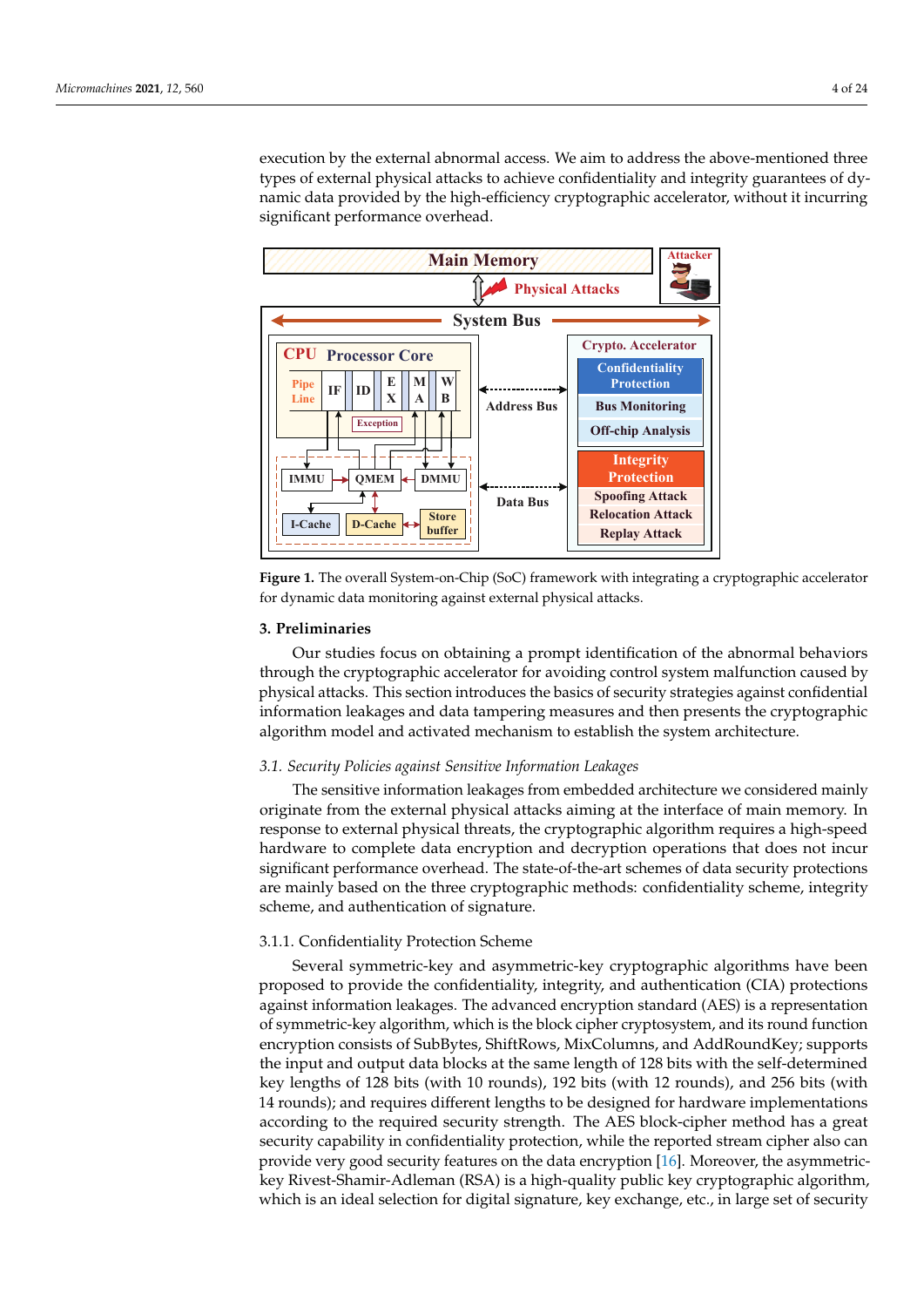protocols for data exchange [\[17\]](#page-23-3), but it is expensive compared to symmetric cryptography on computationally intensive tasks, such as applied in the data block encryption.

# 3.1.2. Integrity Protection Scheme

Although several cryptographic algorithms enhancing data confidentiality have been implemented for the embedded systems, it is still possible for adversaries to crack the AES encrypted information and recover the 16-byte secret key by using the side-channel attacks and then injects tampered data. To further improve the security of encrypted information, the cryptographic hash function is applied as an integrity-protection algorithm that can quickly transform a given amount of information into a fixed number of digital signatures, and then the receiver can authenticate the digital signature to guarantee that the information has not been modified. For instance, a reported study [\[18\]](#page-23-4) proposed a lightweight hash function named the LHash algorithm to perform the integrity verification of sensitive information at different lengths. The LHash algorithm employs the kind of Feistel-PG structure in the internal permutation for utilizing the permutation layers on nibbles to improve diffusion speed. Another sophisticated hash algorithm is called the GHash function [\[19\]](#page-23-5); by employing authenticated encryption mode of Galois/Counter Mode (GCM), it has a great advantage in the high-speed parallel computing to provide data flow integrity authentication with minimum latency and performance overhead, while its implementation is accompanied by a higher hardware complexity.

#### 3.1.3. Authentication of Data Signature

Advancements in security have been achieved by incorporating the cryptographic algorithm and hash function; the authentication of data signature provides an evidence that the confidential information has not been modified during transmission, where the digital signature generated from the synthesis of ciphertext, secret key, and timestamp offer a high confidence in authenticity.

## *3.2. Data Tampering Attacks on External Main Memory*

Aiming at embedded processor platforms, a lot of attention has been attracted to the analysis of physical attack methods since they will directly determine the corresponding protection techniques. The well-known side-channel attacks are utilized to obtain cipher keys by observing leakages of power consumption, electromagnetic emissions, or noise [\[20\]](#page-23-6). Simple power analysis (SPA) and differential power analysis (DPA) are the frequently-used methods to obtain the cryptographic algorithm power signatures, then lead to the cipher key extractions [\[21\]](#page-23-7). A similar solution also works with electromagnetic emissions [\[22\]](#page-23-8) instead of analyzing the power signature; the chip electromagnetic signature is studied like DPA, and the ciphering key is extracted. Indeed, it is not possible to address all the embedded system security issues in one proposition. In particular, the main memory in embedded system architecture is a weak part: the attacker can easily probe the bus interface between the processor and main memory to obtain confidential data while launching physical tampering attacks on the data bus of the main memory with tampered data injections. Therefore, the predictive analysis of data tampering attacks is essential for designer to guarantee data processing security in embedded systems.

In order to better understand the potential data tampering threats, the hardware architecture suffering the tampering attacks from external memory is shown in Figure [2,](#page-5-0) the framework of which is a brief collection of three types of attacks: the spoofing attack, which utilizes a partially changed data value to impersonate the legitimate data by replacing the valid data block corresponding to the read-back request Address 5, causing the embedded system into malfunction; the relocation attack, which occurs as read-back request Address 3, when one should returned data in Address 3 that are swapped artificially by the data of memory another piece location, such as Address 2; the replay attack, which exploits one registered memory datum targeted at a time *T4* to replay the required data at read-request time *T8*. Compared with the frontal spoofing attack, the relocation attack has an advantage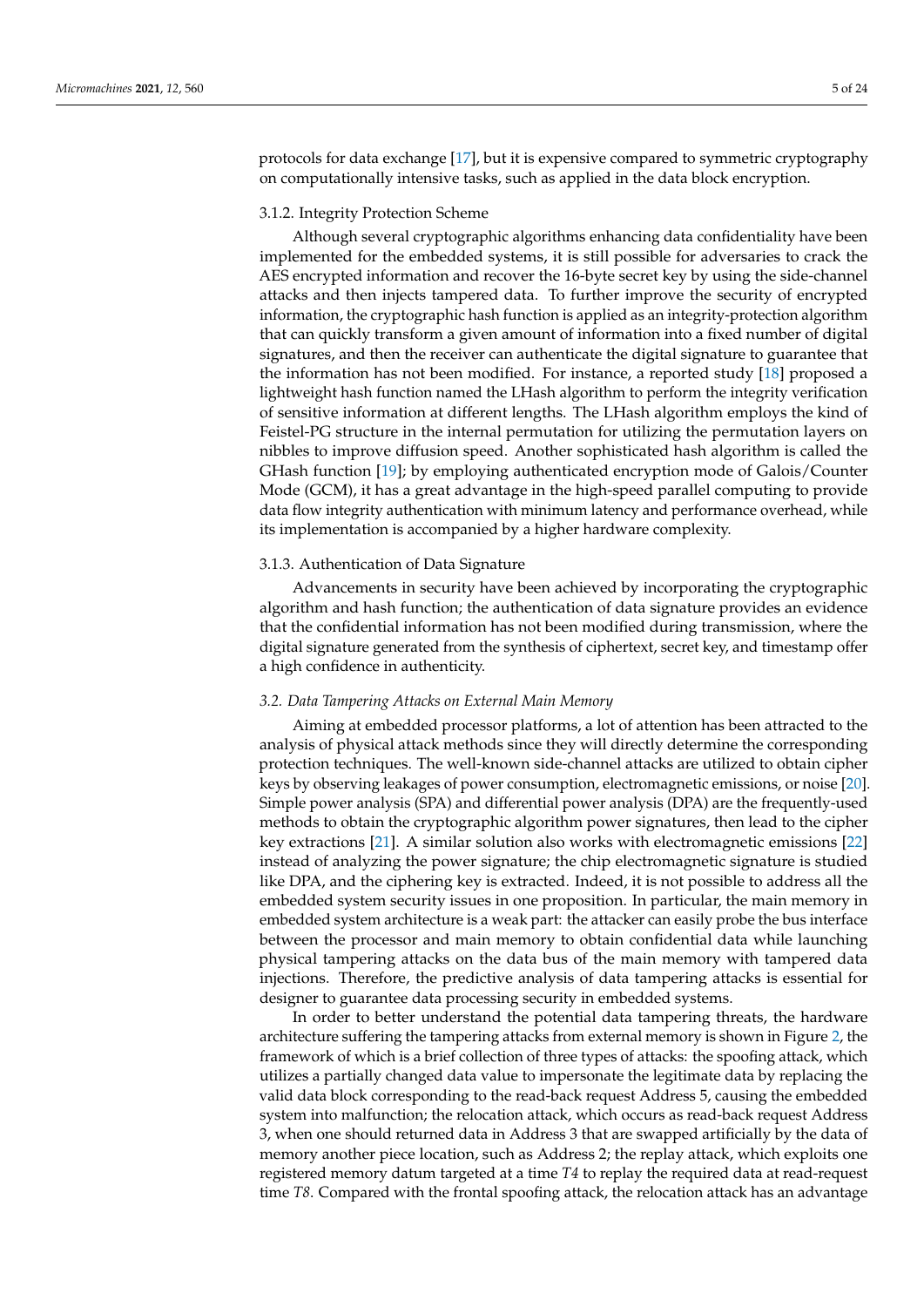of tricking the processor into accessing unauthorized data, because external memory is encrypted with same scheme, and the attacker will be able to modify and control the processor execution by swapping some encrypted values. In addition, the replay attack at different time can easily overcome the protection against the relocation attacks to modify the processor behavior. Considering the limitations of existing approaches in preventing multiple types of data tampering attacks, the digital signature with its associated data are stored synchronously in memory is a sagacious security strategy.

<span id="page-5-0"></span>

**Figure 2.** Implemented methods of three types of tampering attacks from main memory: spoofing attack, relocation attack, and replay attack.

#### *3.3. AES-GCM Model and Activated Mechanism*

This paper plan adopts AES-GCM algorithm as the embedded cryptographic accelerator IP core and integrates it into the SoC architecture. As shown in Figure [3,](#page-6-1) we designed the cryptographic accelerator, which consists of two encryption phases of AES engine and Ghash engine. In these, the pipelined AES engine is specified as the confidentiality protection module, which is utilized with an input of 128 bits seed information that is associated with the physical address and timestamp corresponding to the data block; its 1–9 rounds encryption processes are duplicated, and with the round 10 without the *Mix-Columns* transformation. In addition, the Ghash engine is implemented to provide the hash value authentication for verifying the integrity of the data block, which, through reading the XORed value of data plaintext and AES encrypted physical address (key stream), then encrypts the input plaintext data block and computes an authenticated Tag through the construction of Galois field *GF*(2 <sup>128</sup>) multiplier. This Ghash engine based on block cipher encryption has fixed input parameters, where the hash subkey (*H*) is generated by directly applying the AES engine to encrypt the 128-bit zero block and then as the Ghash engine input subkey *H*.

Hardware-assisted AES-GCM cryptographic accelerator efficiently extends achieving the high-efficiency data processing speed with a reasonable resource overhead. However, performing the encryption and decryption operations on all stored data is unacceptable on processor executing intensive data processing tasks, since excessively encrypted data block protections will cause a large performance overhead to processor program execution. Combined with the superiority of AES engine and Ghash engine on confidentiality and integrity protections, the dynamic data monitoring mechanism is an outstanding technique that works by activating the security IP core only when the D-Cache addressing misses (under the Write-Back mechanism). Making full use of the locality principle of D-Cache on mapping the main memory, we adopted the Write-Back mechanism in memory access, which does not write data blocks to the main memory synchronously when CPU writes to the D-Cache (D-Cache hit); here, the D-Cache values are inconsistent with the data in the main memory, such that external attacks can not cause target SoC information leakages or function failure before the main memory is overwritten. If D-Cache misses, the central processing unit (CPU) will directly access the main memory and write back according to the access address, while the D-Cache will keep consistent with the main memory. In this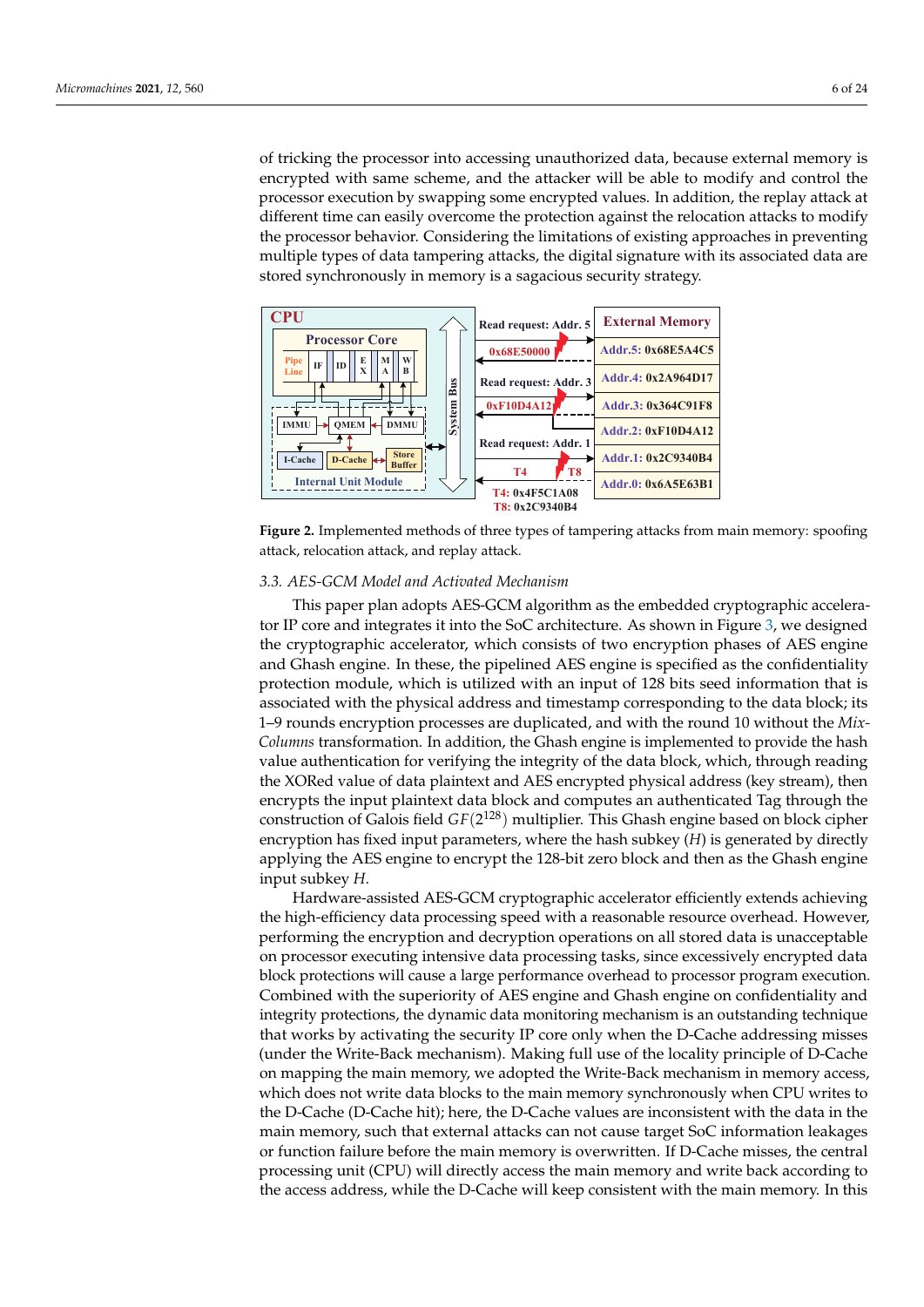consistent process, many data blocks from D-Cache will write back to the main memory at one time with AES-GCM hardware accelerator encryption.

<span id="page-6-1"></span>

**Figure 3.** The AES-GCM cryptographic algorithm model for data encryption.

#### <span id="page-6-0"></span>**4. Parallel Hardware Architecture Based on AES-GCM**

In this section, we present the details of the parallel hardware architecture implementation based on the AES-GCM algorithm, which contains four main components: the hardware structure of AES encryption, the optimized composite field implementation of S-Boxes, Galois/Counter mode of Galois Hash, and AES-GCM parallel architecture.

# <span id="page-6-2"></span>*4.1. Hardware Multiplexing Structure of AES Encryption*

We employed the AES-128 encryption algorithm as the symmetric key block cipher cryptosystem engine. Considering the AES-GCM cryptographic accelerator in terms of speed, area, and power consumption, the rollback multiplexing structure of AES engine is utilized to complete the 10 rounds encryption and the key expansion process, as illustrated in detail in Figure [4.](#page-7-0) In initial round, the 128 bits state array is generated with the input bitwise XOR values of 128 bits plaintext and cipher key and then begins to execute one round of the encryption process consisting of the four transformations of *SubBytes*, *ShiftRows*, *MixColumns*, and *AddRoundKey*. In this context, *SubBytes* is a non-linear function that substitutes all the bytes of state array from a lookup table of  $16\times16$  bytes array, named S-Box; *ShiftRows* is completed by using hardware dislocation wire connections of signals; *MixColumns* is realized through a constant matrix and state matrix multiplicative inversion under the irreducible polynomial of  $P(x) = x^8 + x^4 + x^3 + x + 1$  over the finite field  $GF(2^8)$ that each byte of a column in state matrix is mapped into a new value; *AddRoundKey* utilizes a state array in column XORed with the expanded key that results from the key expansion process. Including the first round of encryption, two inputs of the multiplexer module are implemented to perform the 10 rounds encryption in the multiplexing structure, where the *MixColumns* transformation is bypassed in the 10th round.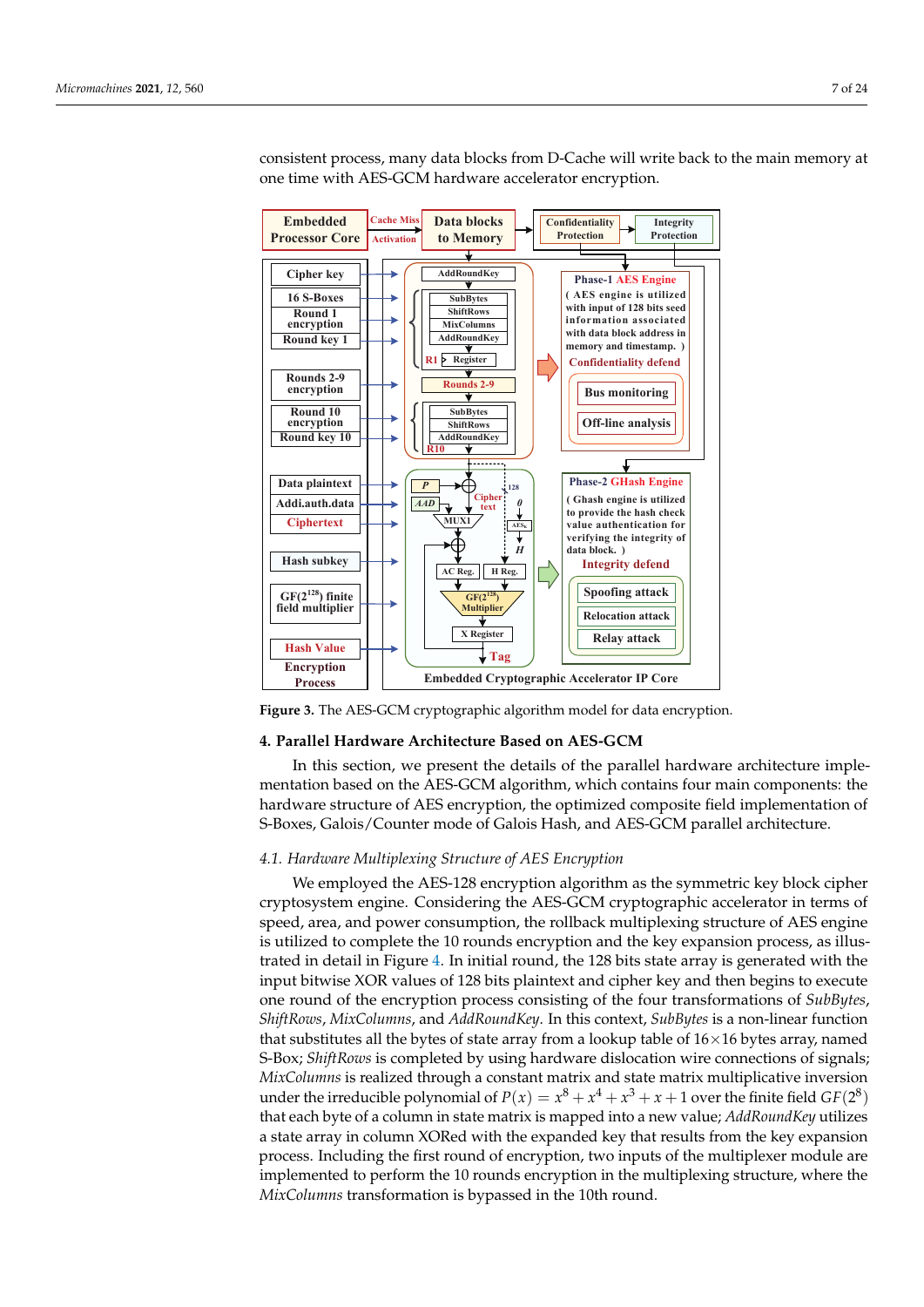We designed a key expansion hardware structure to represent the main functionality of the key expansion operations, which consists of four subtransforms: *RotWord* takes one 128 bits cipher key as the initial array, which is similar with *ShiftRows* to rotate the column C4 upward one lattice; *SubWord* is similar to *SubBytes*, substituting the 4 bytes of rotational column from the lookup table of S-Box; *RconGen* uses a constant vector generator to create a round constant hexadecimal bytes column " $Rcon(n)$ , 0, 0, 0", where  $1 \le n \le 10$ ; *KeyXOR* executes two XOR operations between the first column C1 of cipher key array, S-Box substituted column, and Rcon(1) constant column, and finally replaces the C1 bytes with the new XORed values. Meanwhile, the columns C2, C3, and C4 are replaced with new C3, C4, and C1, respectively, to constitute a new round $(n + 1)$  key array after the same transformation scheme. This key expansion module has overcame a large overhead in terms of power consumption and resource utilization and is suitable for the application in target embedded system.

<span id="page-7-0"></span>

**Figure 4.** Hardware multiplexing structure of AES encryption algorithm: (**a**) round encryption process; (**b**) key expansion process.

# *4.2. Optimized Composite Field Implementation of S-Boxes*

Among the hardware implementation of full AES encryption, the S-Box is known as non-linear transformation in *SubBytes*, which occupies the most hardware resources and consumes around three quarters of its power [\[23\]](#page-23-9). Fortunately, the S-box implementation with the composite field arithmetic is an efficient optimization technology to reduce the *SubBytes* hardware realization complexity instead of to look up the table; it is suitable to achieve both low area and low delay in a resource-limited embedded system. For actualizing the S-Box non-linear transformations with input and output bytes in the circuit structure, the irreducible polynomial of  $P(x) = x^8 + x^4 + x^3 + x + 1$  is utilized to construct the finite field *GF*(2 8 ). Normally, the S-Box construction can be decomposed into the composite field  $GF((2^4)^2)$  that consists of the four stages: isomorphic mapping matrix (*T*), multiplicative inversion, inverse isomorphic mapping matrix (*T*<sup>−1</sup>), and affine transformation, as shown in Figure [5,](#page-8-0) in which the isomorphic mapping matrix is utilized to transform the input vector from finite field  $GF(2^8)$  to composite field  $GF((2^4)^2)$ , the multiplicative inversion calculates the inverse element over  $GF(2^8)$ , the inverse isomorphic mapping matrix is used to revert the computing results back to finite field  $GF(2^8)$ , and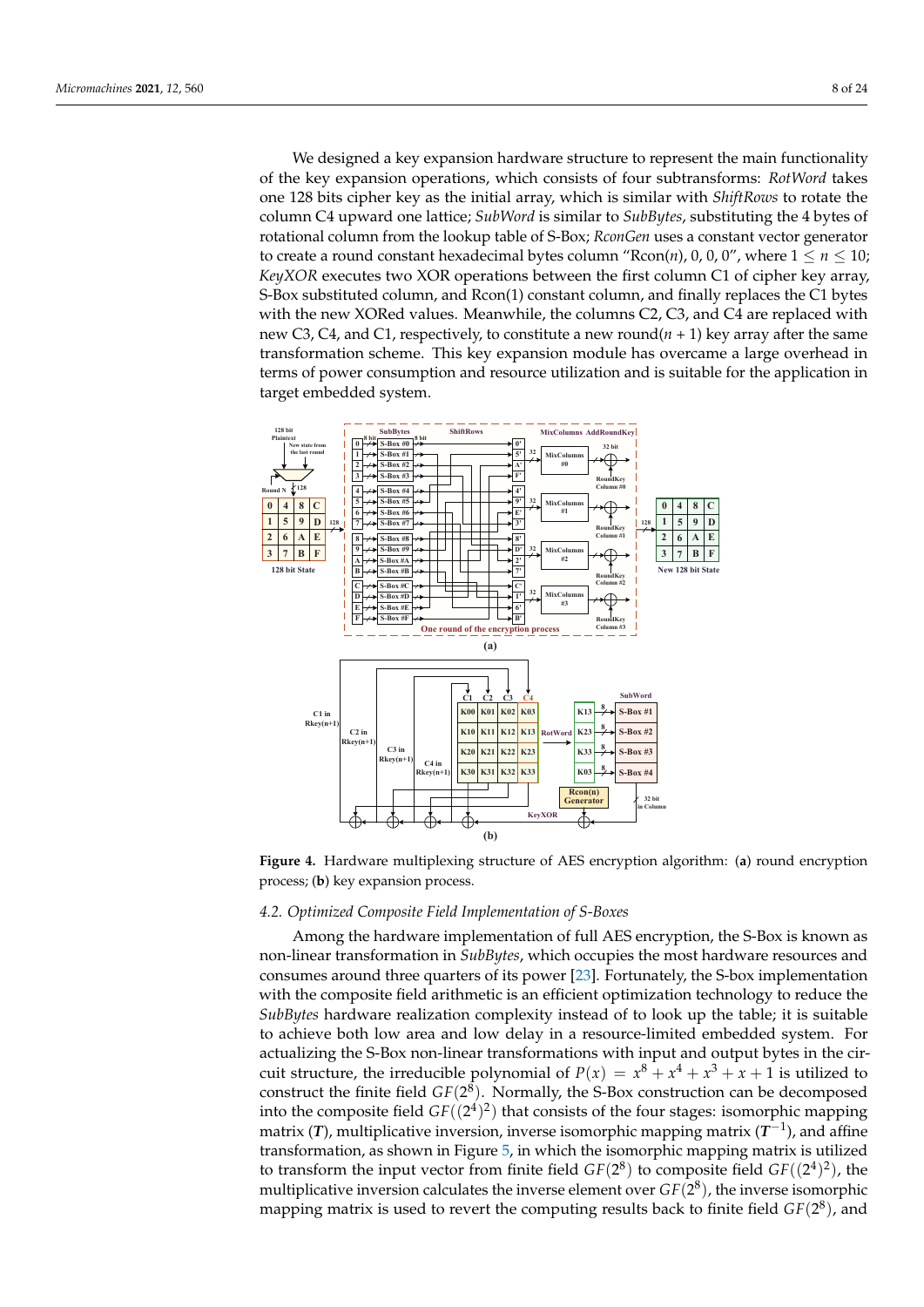affine transformation outputs the bytes of S-Box. The implementation of AES S-Box based on affine transformation is expressed as the following.

$$
S(X) = AX^{-1} + b = M \times (T \times X)^{-1} + b
$$
 (1)

where *X* is an 8-bit input column vector, *A* is an 8×8 constant binary matrix,  $X^{-1}$  is the multiplicative inversion vector over  $GF(2^8)$  corresponding to  $X$ , the  $b$  is an artificial 8-bit constant vector, *M* is a merged matrix of inverse isomorphic mapping matrix *T* <sup>−</sup><sup>1</sup> multiply with affine matrix *A*, as  $\overline{M} = A \times T^{-1}$ , and the 8-bit  $\overline{S}(X)$  vector is performed after the affine transformation to replay the corresponding elements in S-Box.

<span id="page-8-0"></span>

**Figure 5.** S-Box implementation architecture using normal basis over composite field  $GF((2^4)^2)$ .

Considering the design demands for low-complexity S-Box according to composite field arithmetics, affine transformation can be implemented through XOR operations on data bits, the multiplicative inversion over  $GF(2^8)$  should be decomposed to composite field  $GF((2^4)^2)$ , and then the multiplicative inversion operations over  $GF((2^4)^2)$  are divided into multiplications over  $GF(2^4)$  and multiplicative inversion over  $GF(2^4)$ . Figure [5](#page-8-0) illustrates the S-Box implementation architecture using normal basis over composite field  $GF((2^4)^2)$ . To reduce the redundant circuits of S-Box multiplicative inversion realization over the composite field, previous research works have indicated that the common subexpression elimination algorithms are effective to find the best irreducible polynomials and isomorphism mapping [\[24](#page-23-10)[,25\]](#page-23-11). We also note that pruned-tree-search strategy is employed to search a family of 432 possible combinations of different isomorphism matrices operations for minimal logic gate consumption and find out the best optimized basis matrix in the reported work [\[26\]](#page-23-12). In the best case after the comprehensive comparisons, the following irreducible polynomial over  $GF((2^4)^2)$  is selected to obtain the coordinates of multiplicative inversion outputs by using normal basis, as shown the dotted rectangle structure in Figure [5.](#page-8-0)

$$
GF((24)2) : f(u) = x2 + x + v
$$
 (2)

where the coefficient  $v$  is  $(0001)_2$ . Suppose  $\psi$  is an element over finite field *GF*(2<sup>8</sup>),  $\psi_h$ ,  $\psi_l$  $\leq$  *GF*(2<sup>4</sup>); then  $\psi$  can be represented by using normal basis as  $\psi_h X^{16} + \psi_l X$ . Therefore, the multiplicative inversion output  $\eta$  equals to  $\psi^{-1}$ , which can be mapped into composite field  $GF((2^4)^2)$  and represented as follows. Its corresponding architecture is illustrated as Figure [5.](#page-8-0)

$$
\eta = (\psi)^{-1} = ((\psi_h + \psi_l)^2 \mathbf{v} + \psi_h \psi_l)^{-1} \times (\psi_h \mathbf{X}^{16} + \psi_l \mathbf{X})
$$
\n(3)

For the optimal resource consideration, we constructed the hardware module of the best case reported in Reference [\[26\]](#page-23-12) to implement the S-Box. The very compact implementation of S-Box only needs 80 XOR, 34 NAND, and 6 NOR, and it maintains a low critical path delay in target AES engine implementation.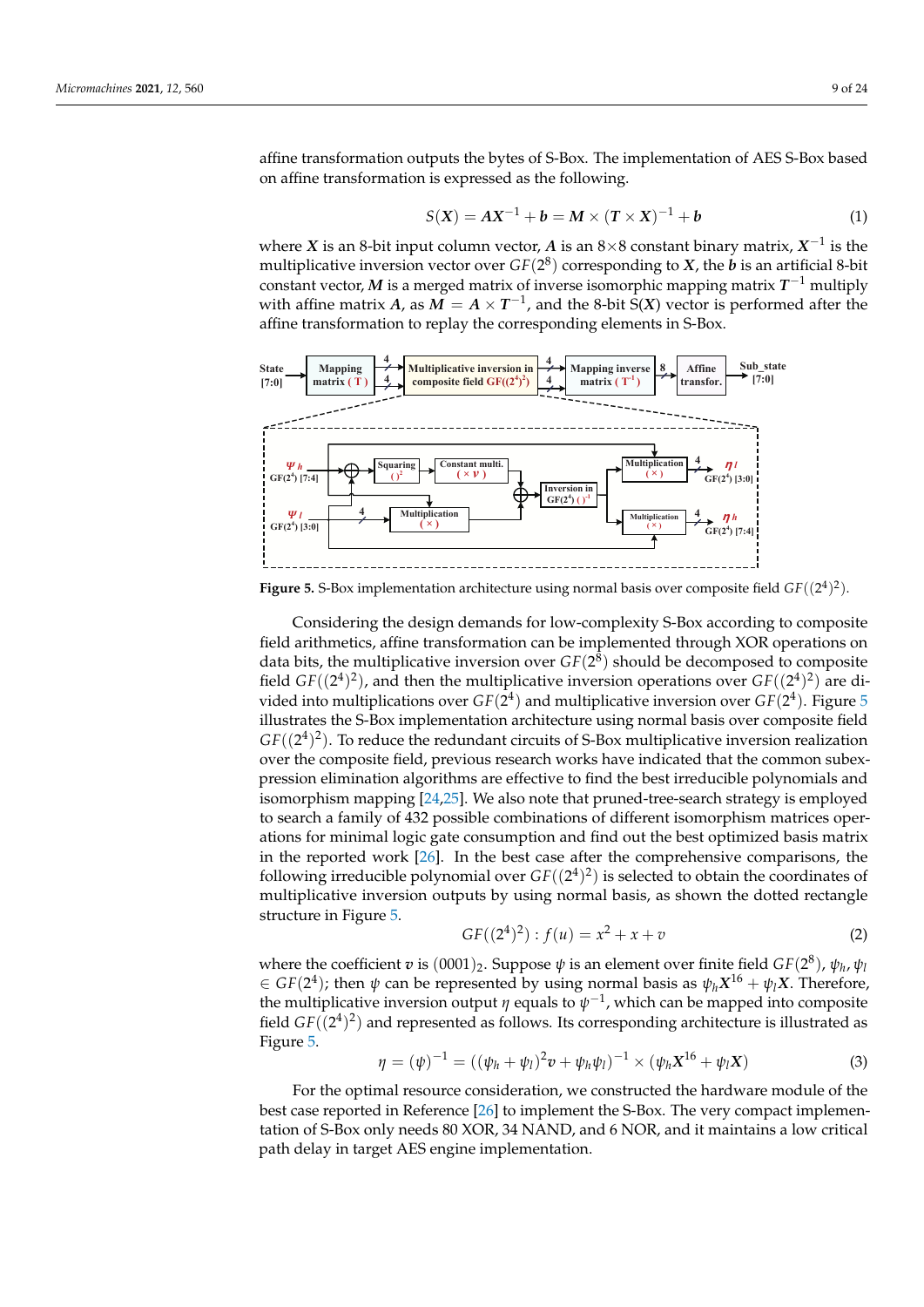# *4.3. GF*(2 <sup>128</sup>) *Multiplier Implementation of Galois Hash*

After expatiating the 128-bit AES hardware implementation, in the authenticated encryption and decryption procedures combined with Galois/Counter Mode (GCM), the construction of *GF*(2 <sup>128</sup>) multiplier in Ghash engine is the key point in performing the high-speed AES-GCM cryptographic accelerator. We have considered the commonly used *GF*(2 <sup>128</sup>) multiplier algorithms in previous works, such as the Mastrovito multiplier [\[27\]](#page-23-13) and the Karatsuba-Ofman (KO) multiplier [\[28\]](#page-23-14). According to the experiential latency expression  $\frac{n}{q} + \log_2(q)$  of implemented architecture, the increasing number of parallel structures  $(q)$  will result in lower time cycles and a higher throughput during processing the input *n* data blocks. To reduce the hardware complexity of *GF*(2 <sup>128</sup>) multiplier in the Ghash function, we utilized the efficient realization of the KO bit-parallel *GF*(2 <sup>128</sup>) multiplier to keep a lower timing complexity. The *GF*(2 <sup>128</sup>) multiplier architecture implementation by using the KO multiplier is shown in Figure [6.](#page-9-0)

<span id="page-9-0"></span>

**Figure 6.** *GF*(2 <sup>128</sup>) multiplier architecture implementation by using the Karatsuba–Ofman multiplier.

According to the literature, it is known that the KO algorithm adopts the recursive method to decrease the multiplicative and additive complexities in polynomial multipli-cation [\[29\]](#page-23-15). At the first stage, the *m*-bit inputs *A* and *B* are split evenly into four  $\frac{m}{2}$ -bit terms of  $A_h$ ,  $A_l$ ,  $B_h$ , and  $B_l$  through the KO algorithm, assuming that  $a(x)$  and  $b(x)$  are two elements in *GF*(2 *<sup>m</sup>*); both these elements can be represented polynomially as follows.

$$
a(x) = x^{m/2} (x^{m/2-1} \cdot a_{m-1} + \dots + a_{m/2}) +
$$
  
\n
$$
(x^{m/2-1} \cdot a_{m/2-1} + \dots + a_0) = x^{m/2} A_h + A_l
$$
  
\n
$$
b(x) = x^{m/2} (x^{m/2-1} \cdot b_{m-1} + \dots + b_{m/2}) +
$$
  
\n
$$
(x^{m/2-1} \cdot b_{m/2-1} + \dots + b_0) = x^{m/2} B_h + B_l
$$
 (4)

Then, the polynomial product  $R(x) = a(x) \cdot b(x) \mod g(x)$  can be represented as follows.

$$
R(x) = x^{m} A_{h} B_{h} + x^{m/2} (A_{h} B_{l} + A_{l} B_{h}) + A_{l} B_{l}
$$
  
=  $x^{m} A_{h} B_{h} + x^{m/2} [A_{h} B_{h} + (A_{h} + A_{l}) \cdot$   
 $(B_{h} + B_{l}) + A_{l} B_{l}] + A_{l} B_{l}$  (5)

Deduced from the Equation (5), the implementation of hardware architecture of *GF*(2 <sup>128</sup>) multiplier is subdivided into nine 32-bit multipliers through two recursions, and every three 32-bit multiplier can perform a 64-bit multiplier module, as depicted in Figure [6.](#page-9-0)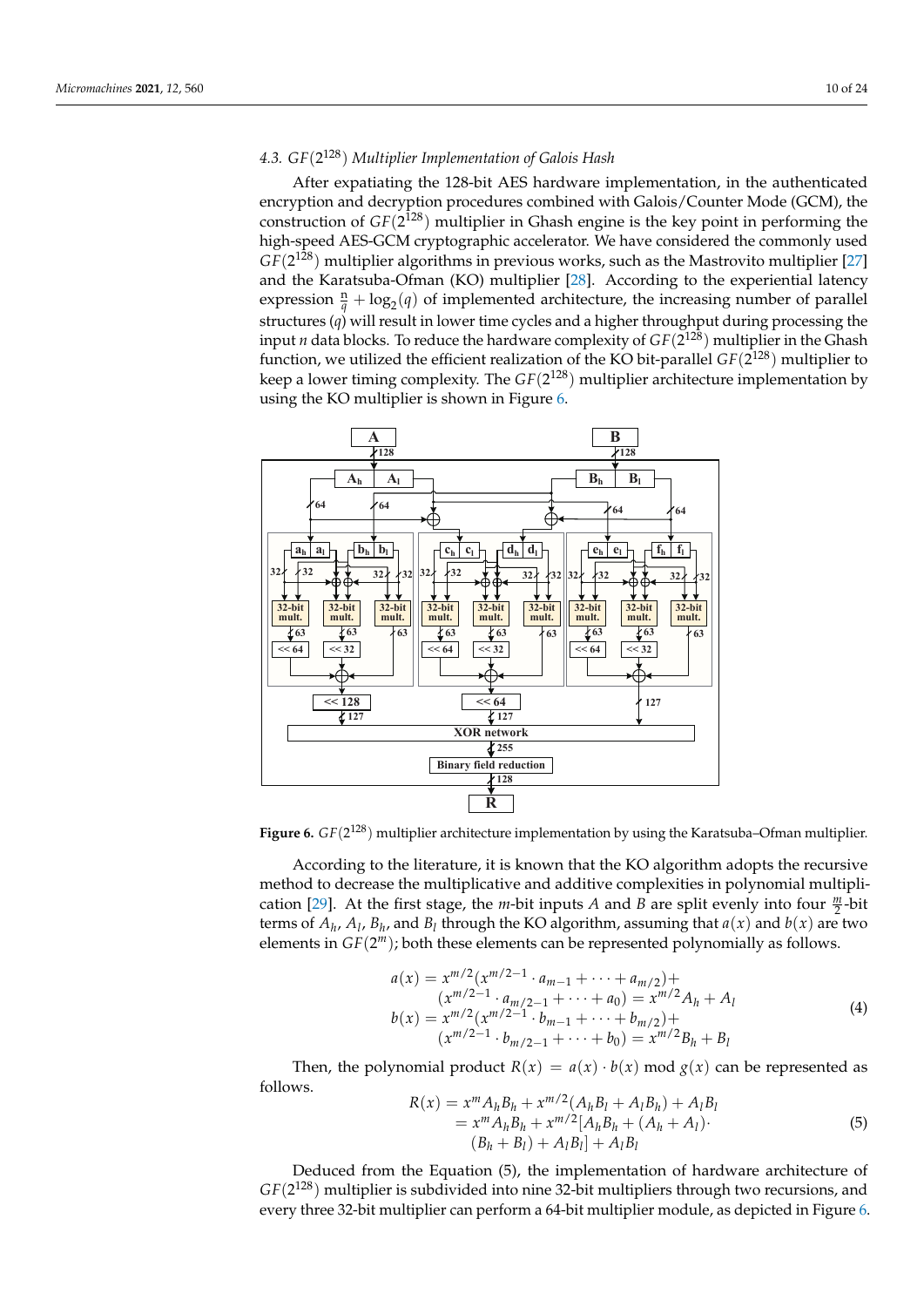This two-step parallel multiplier of KO algorithm has a good balance between the hardware complexity and computing speed.

#### *4.4. AES-GCM Parallel Architecture Mechanism*

We have presented the Ghash 128-bit multiplier architecture over the binary Galois field that provides fast hash computation. The proposed AES-GCM hardware architecture is based on the combination of the AES engine and the Ghash engine to support a high rate of data-authenticated encryption, since it can take advantages of the parallel processing technique. Therefore, avoiding the AES-GCM accelerator might cause larger overheads in power consumption and resources utilization in the embedded system compared to eight-parallel AES-GCM in Reference [\[19\]](#page-23-5). We constructed  $q = 4$  parallel structures for GCM, as shown in Figure [7.](#page-10-0) This combinational architecture is based on four AES subcores and four Ghash subcores. The latter GCTR consists of four KO multipliers. Inside, GCTR (Galois Counter with key K) achieves the confidentiality of data with the block cipher in counter mode, and Ghash realizes high-speed integrity and authentication in the embedded system, which avoids the possibility that the confidentiality approaches cannot be fully protected. In this parallel architecture, the realization of four pipelined AES cores utilize the AES multiplexing structure that was described in Section [4.1,](#page-6-2) and its input blocks are set with the initial counter block (*ICB*) and one-increments (*CB<sup>i</sup>* ). Moreover, the plaintext blocks (*P<sup>i</sup>* − *Pi*+<sup>3</sup> ) are used as the input data blocks XORed with the AES key streams to generate the ciphertext blocks. We assume that the *n* blocks are a multiple of parallelism *q* and that there is no *AAD*; when *n* is not a multiple of *q*, a mask gate is set to append zero blocks to the  $q$ - $mod(n, q)$  blocks.

<span id="page-10-0"></span>

**Figure 7.** The 4-parallel AES-GCM architecture based on the combination of four AES cores and four KO multipliers.

In the low-complexity Ghash module using four-parallel KO multipliers, the produced results of  $GF(2^{128})$  multiplications are associated with the input parameters of Hash subkey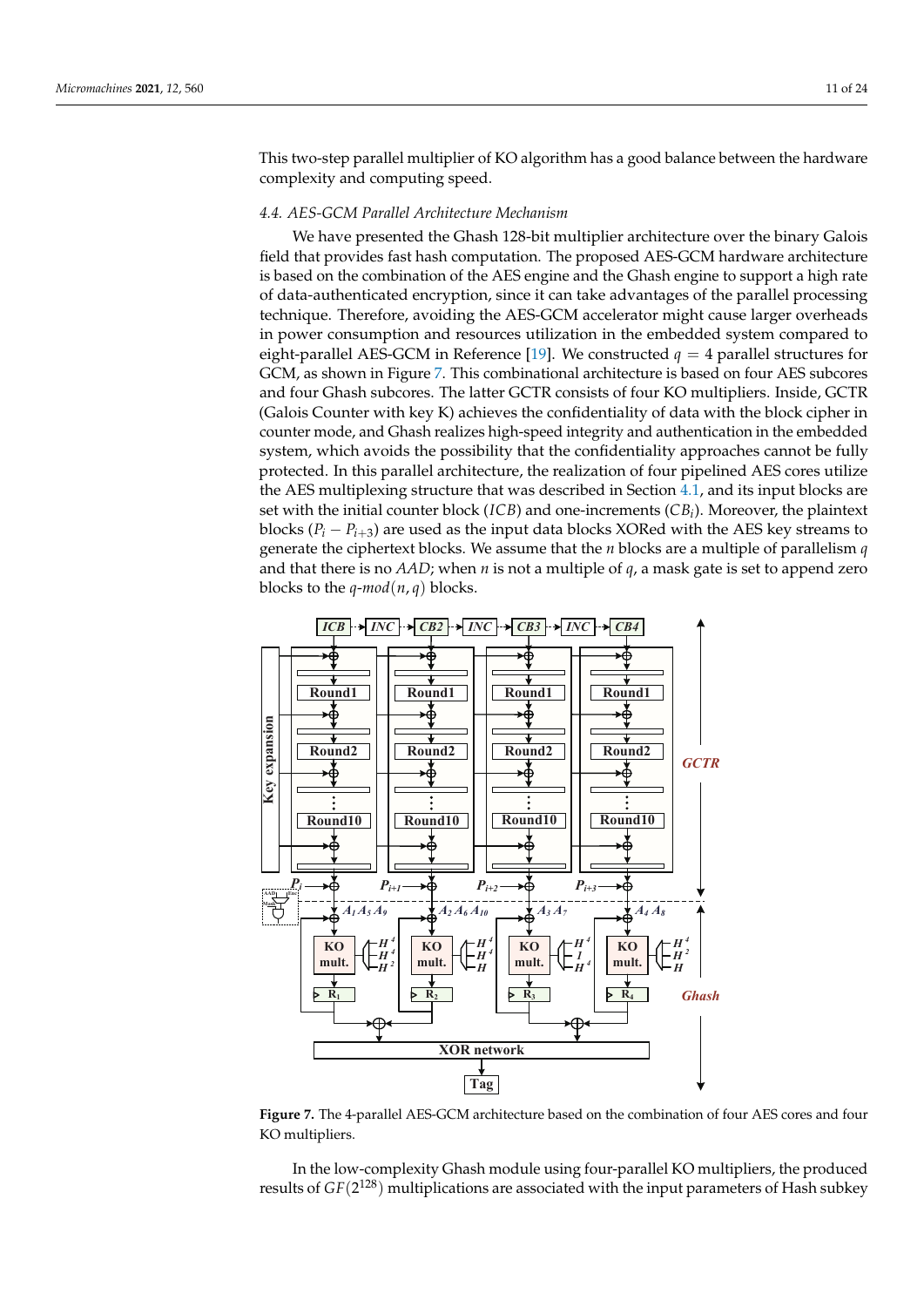(*H*), which is generated by applying the AES engine to a 128-bit zero block as *H* = Enc(*K*,  $0^{128}$ ). Ghash function addition–multiplication operation is calculated as follows.

$$
X_i = (A_i \oplus X_{i-1}) \cdot H \tag{6}
$$

where  $A_i$  is expressed as the ciphertext block that is input to the Ghash engine and  $X_i$  is the intermediate variable of hash computation. In addition, the procedures of multiplications and exponentiations over  $GF(2^{128})$  are constructed by the irreducible polynomial  $g(x)$  =  $x^{128} + x^7 + x^2 + x + 1$ . We note that the related research work indicates that the 10 data blocks are recommended for four-parallel architecture [\[30\]](#page-23-16). Then, the *X*<sup>10</sup> can be expressed as follows.

$$
X_{10} = A_1 \cdot H^{10} \oplus A_2 \cdot H^9 \oplus \cdots \oplus A_9 \cdot H^2 \oplus A_{10} \cdot H \tag{7}
$$

For improving the pre-calculated term subkey *H* computations, the *X*<sup>10</sup> in Equation (7) can be further expressed by using classical squaring method as follows.

$$
X_{10} = ((A_1 \cdot H^4 \oplus A_5) \cdot H^4 \oplus A^9) \cdot H^2 \n\oplus ((A_2 \cdot H^4 \oplus A_6) \cdot H^4 \oplus A^{10}) \cdot H \n\oplus ((A_3 \cdot H^4 \oplus A_7) \cdot 1 \oplus 0) \cdot H^4 \n\oplus ((A_4 \cdot H^4 \oplus A_8) \cdot H^2 \oplus 0) \cdot H
$$
\n(8)

Equation (8) describes that for the four-parallel 128-bit KO multipliers, in the first cycle, four ciphertext blocks  $A_1$ ,  $A_2$ ,  $A_3$ ,  $A_4$  are multiplied simultaneously by the same subkey  $H^4$ , and the intermediate results are stored in registers, respectively. Similarly in the next cycle, *A*5, *A*6, *A*7, *A*<sup>8</sup> data blocks are first XORed with the intermediate results of registers; then, subsequent results are multiplied by the  $H^4$ ,  $H^4$ , 1,  $H^2$  and overwritten stored in registers, respectively. In the last cycle, *A*9, *A*10, *0*, *0* data blocks are XORed with the register results of the last cycle, then subsequent results are multiplied by the  $H^2$ ,  $H$ , *H*<sup>4</sup> , *H* and overwritten in registers for generating the integrity Tag.

## <span id="page-11-0"></span>**5. SoC Architecture against External Physical Attacks**

In this section, we describe the hardware implementation of SoC security architecture with the proposed AES-GCM cryptographic accelerator for preventing the sensitive data leakages and external data tampering attacks. We will also expatiate the dynamic data monitoring mechanism with low performance overhead.

## *5.1. Embedded System Architecture for Security Monitoring*

Our implementation of target embedded system adopts an open-source reduced instruction set computer (OpenRISC) processor with a Harvard micro architecture, and this softcore processor OR1200 has a five-stage pipeline in the sequential executions, which consists of the instruction-fetching (IF) stage, the instruction decode (ID) stage, the execution (EX) stage, the memory accessing (MA) stage, and the writing back (WB) stage. Moreover, the CPU core can be easily extended with the hardware-assisted cryptographic accelerator through the Wishbone system bus communication protocol. The system bus also connects internal hardware components by using separated data and address bus. Figure [8](#page-12-0) shows the overall hardware security architecture that integrates the processor core, cryptographic accelerator, and external main memory, in which hardware accelerator is applied between the store-buffer and external memory to provide data confidentiality and integrity protections during program execution.

In the process of CPU loading/storing the data, first, the CPU sends an effective address for reading/writing data, the data memory management unit (DMMU) translates the effective address into a physical address and sends it to the addressable quick memory (QMEM), and the QMEM judges whether the physical address is within the address range of QMEM—if it is, read and write the specified address directly, and if it is not within the address range of QMEM, send the address to D-Cache. The D-Cache checks whether the target address has been cached, if the D-Cache hit, then it directly sends the corresponding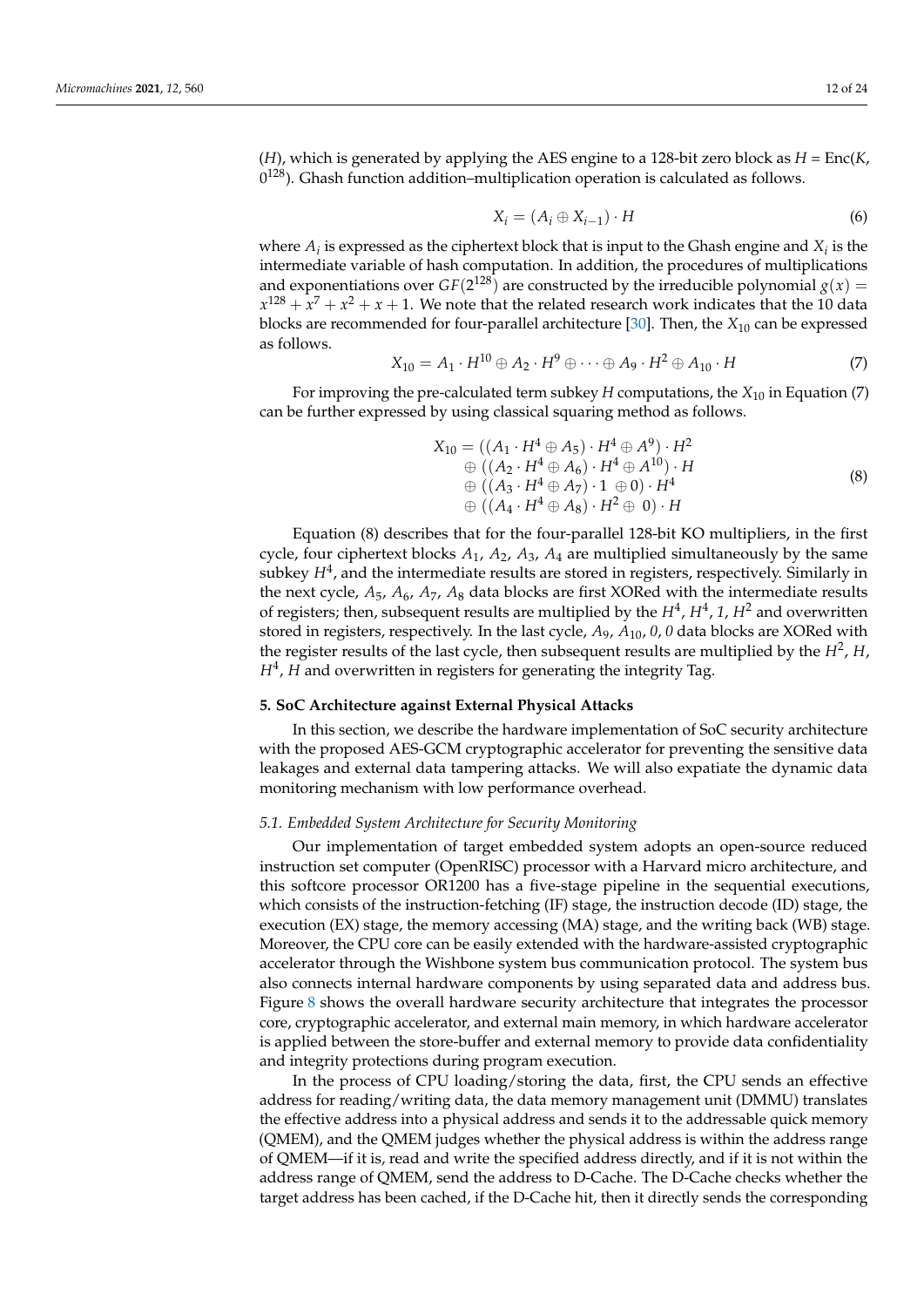data to QMEM and forwards it to CPU; if the D-Cache missed, it will access the external memory to read and write data through the store-buffer and data WB\_BIU modules, where WB\_BIU is not shown in Figure [8](#page-12-0) for the sake of brevity. Because the external memory is located in the untrusted domain and faces the risk of being attacked maliciously, we set the hardware accelerator to be activated only when D-Cache misses. The Write-Back mechanism of D-Cache plays an important role in achieving low system performance overhead.

<span id="page-12-0"></span>

**Figure 8.** The overall hardware security architecture for dynamic data monitoring with AES-GCM cryptographic accelerator.

The extended hardware-assisted cryptographic accelerator mainly includes the AES engine, Ghash engine, Counter, Key management unit, and Integrity check module. Inside, the AES engine and Ghash engine with four-parallel subcores are utilized to provide confidentiality and integrity protections for data storage off-chip. Moreover, the integrity check module is used to verify the data validation and send normal/abnormal signal to the CPU Exception interrupt module during read-load operation. Timestamps are generated by increasing the counter with one-increment, and the count values are stored in the timestamp memory and associated with the physical addresses of data blocks and as the inputs of the initialization vector (IV) generator. It is noteworthy that the possible situation of the counter overflow will generate a repeated timestamp with previously stored value in the timestamp memory so that the time uniqueness of the key seed cannot be guaranteed and the confidentiality of ciphertext will be reduced; therefore, the sizes of counter and timestamp memory should be configured according to the application requirements for avoiding the counter flow. In order to ensure the security of timestamps, the timestamp memory is located in the on-chip trusted domain on which stored timestamps are considered as immune to the above-mentioned external attacks. We distinguish the write-back and the data-load procedures with red arrows and blue arrows, respectively, while the reused signal wires with black arrows are utilized in both encryption and decryption processes. In order to improve the confidentiality of dynamic data, we adopt the data blocks' (plaintext) corresponding physical address as part of IV seed for ensuring the spatial uniqueness of key stream, and the timestamp is utilized to ensure the time uniqueness of IV seeds. Hence, this encrypted method has the superior capabilities in resisting spoofing attack, relocation attack, and replay attack.

#### *5.2. Data Blocks Write-Back Procedure of Memory Access*

The innovation of our hardware security mechanism is integrating a high throughput four-parallel AES-GCM cryptographic accelerator, which can effectively reduce the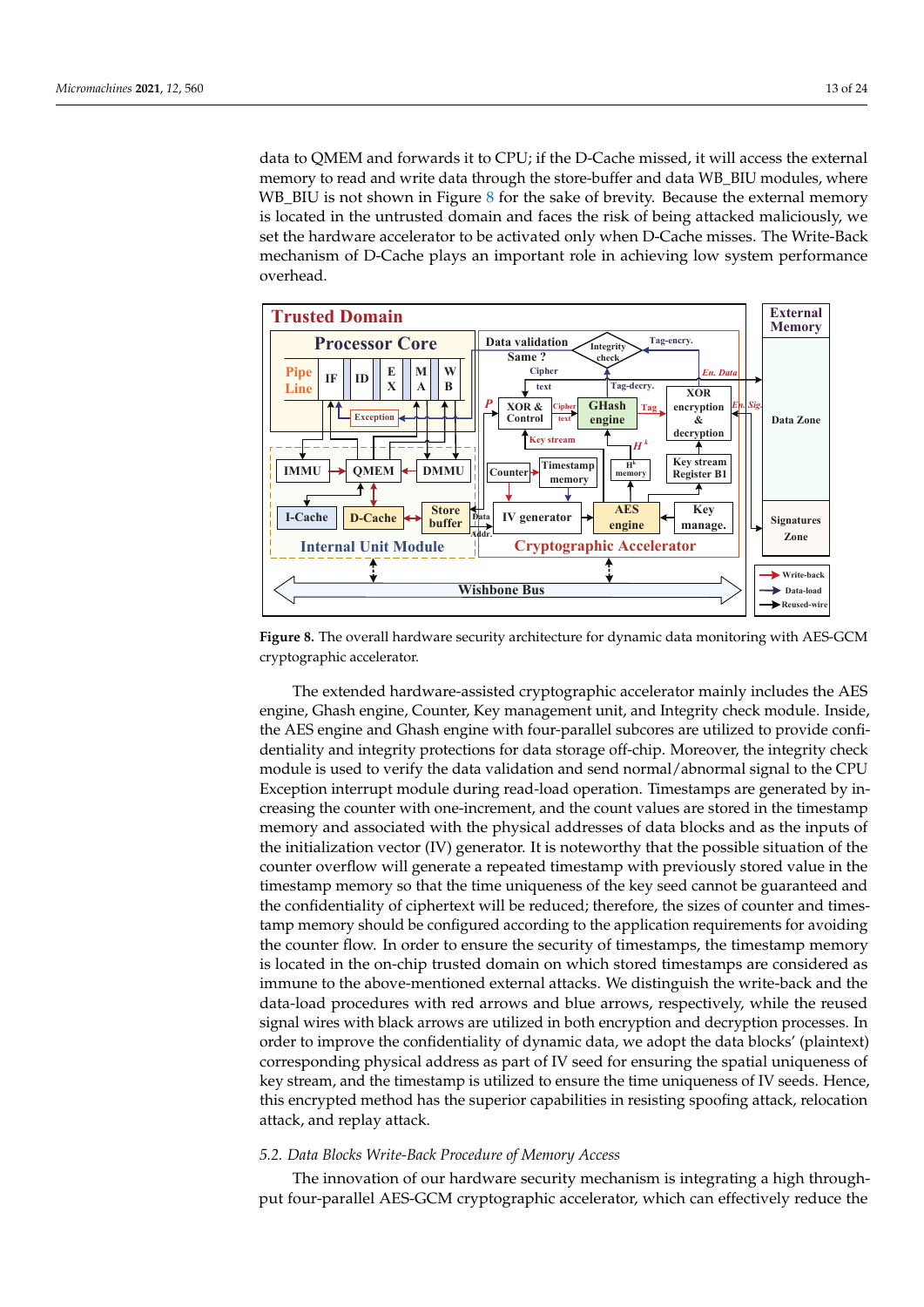encryption- and decryption-required clock cycles while processing large numbers of data. In normal operations, the working process in the embedded system in protecting the dynamic data is divided into two stages: the calculated data from D-Cache write back to the external memory, and the data from external memory are loaded into the on-chip D-Cache for awaiting the processor's next computing. Moreover, the locality principle of D-Cache mapping main memory plays an important role in decreasing external memory accessing times and performance overhead caused by data integrity checking. Figure [9](#page-13-0) shows the operation details of dynamic data writing back to the external memory; we consider the size of data-protecting granularity is compatible with AES-GCM accelerator that is an integer multiple of 128 bits, so we configure the lengths of plaintext and ciphertext blocks as 128 bits (four 32-bit data sub-blocks), and D-Cache line size is also set as 128 bits (16 types), so that the data blocks can be expressed as *n*×128 bits, where *n* denotes the number of 128 bits data blocks from D-Cache. The physical addresses of external memory are aligned to four bytes, and the lower two bits are fixed to 2'b00 for 4 sub-blocks offsetting in each 128-bit storage block.

<span id="page-13-0"></span>

**Figure 9.** The embedded system details of D-Cache data blocks write-back procedure.

# 5.2.1. Hash Subkey *H<sup>k</sup>* Pre-Calculation

We have allocated the four-parallel hardware architecture with the Hash subkeys  $H^k$  ( $k$  = 0, 1, 2, 4) for implementing high-efficiency multiplications in the Ghash engine, in which the hash subkey exponentiations  $k = 2$  and  $k = 4$  require squaring operations, and it is known that the squaring operation in binary extension fields leads to a linear structure. In the hardware realization of hash subkey  $H<sup>k</sup>$  pre-calculation process, three extra multipliers are divided into two levels that are configured between the AES engine and the  $H<sup>k</sup>$  memory; among it, two parallel multipliers at the first level connect the outputs of four-parallel AES sub-cores, and the other one multiplier at the second connects the two multiplier outputs of the upper level. Then, the subkey *H* can be derived directly by applying an AES sub-core to a 128-bit zero block, and the hash subkey exponentiations  $H^2$  and  $H^4$  are obtained from the outputs of the multiplier at the first and second levels, respectively. Finally, these pre-calculated hash subkeys of 1, H,  $H^2$ ,  $H^4$  are stored in the  $H^k$ memory for the Ghash engine subsequent computations. Compared with many cascaded squaring operations, this complexity-reduction technique uses four-parallel multiplexing method decreasing the number of gates and has the lowest critical path delay while its hardware complexity is reasonable.

# 5.2.2. Dynamic Monitoring Mechanism with D-Cache

As mentioned above, D-Cache plays an important role in dynamically activating the data monitor for data encryption and decryption. The implementation structure of D-Cache is shown in Figure [10.](#page-14-0) When the CPU requests to write back a 32 bits data sub-block to external main memory, the 32-bit physical address (*ADDphy*) of data sub-block in the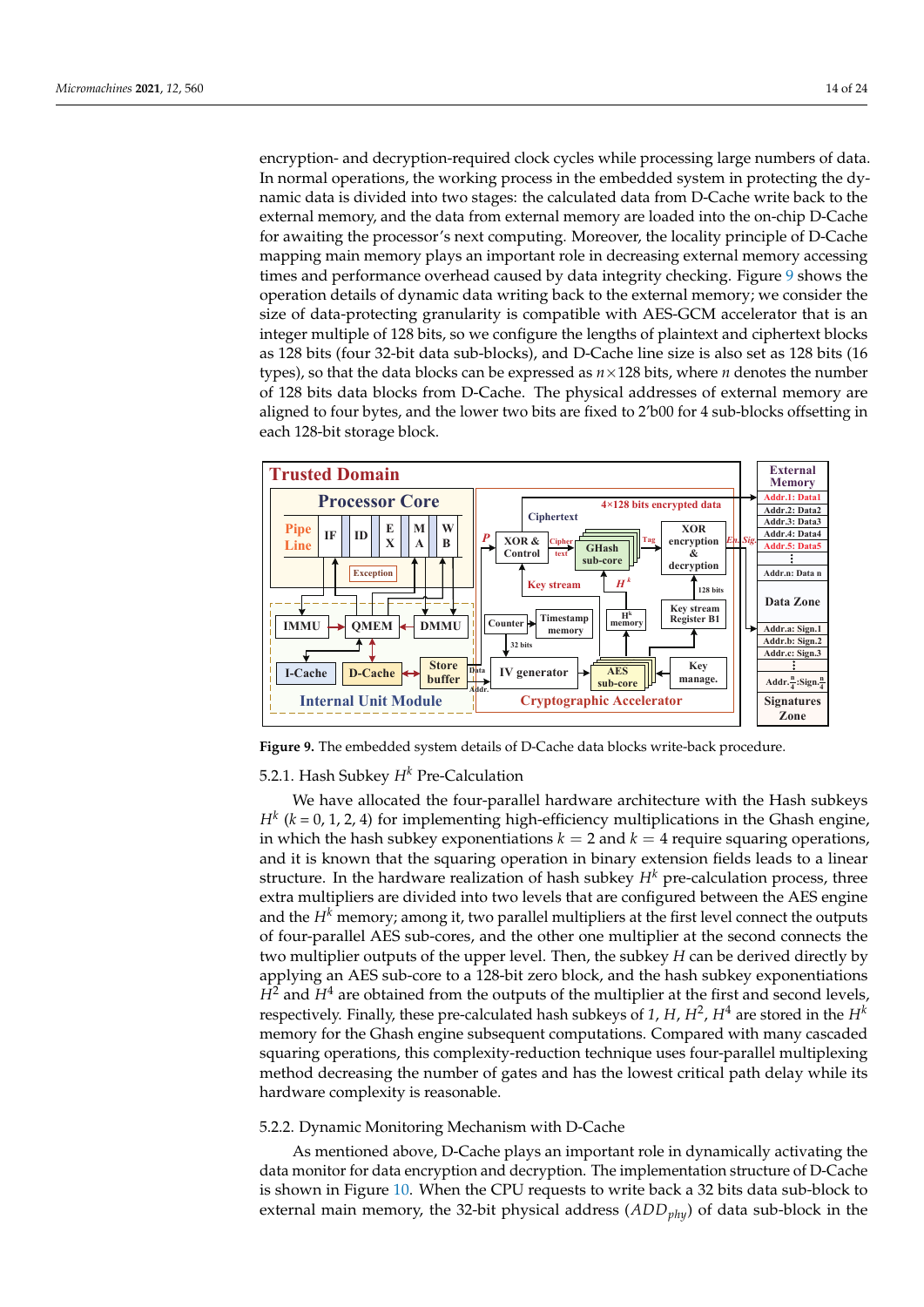address bus consists of three parts, its high 19-bit *ADDphy*[31:13] is compared to the high 19-bit identification tag in the indexed cache line appointed by the *ADDphy*[12:4] if their comparative result is equal; meanwhile, the mark bit of *Validity* (V) in cache line is "1", which indicates a D-Cache hit, the physical address can exactly access its target address according to *ADDphy*[3:0] (block offset address), and the data sub-block of target address is overwritten by the write-back sub-block. Once the cache line completes an overwriting and has changed (where main memory not updated), its *Dirty* bit turns "0" to "1". Otherwise, D-Cache misses when their comparative result is unequal, which indicates the write-back target address was not cached in D-Cache, or the physical address is allocated to the invalid cache line  $(V = "0")$ , in which the original data block is invalid. Then, D-Cache directly flushes the free cache line with four data sub-blocks from the target addresses on the main memory with the direct mapping method, and CPU completes the overwriting operation, line *Dirty* bit marked with "1". Finally, D-Cache synchronizes the data blocks (*Dirty* marked with "1") to the main memory with encryption protections at store status. It is noteworthy that the encrypted data blocks are the D-Cache 128 bits line blocks and their Dirty is marked with "1", to stay consistent with the main memory.

<span id="page-14-0"></span>

**Figure 10.** The internal implementation structure of D-Cache with the size of 8-KB.

5.2.3. Write-Back Procedure of D-Cache Data Blocks

When D-Cache addressing misses, the D-Cache prepares to write back the data blocks to the memory addresses, while the cryptographic accelerator is activated immediately. Algorithm [1](#page-15-0) describes the encryption procedure of writing back the data blocks into the external memory, and the corresponding hardware details of this procedure are shown in Figure [9.](#page-13-0) Afterward, the appended cryptographic accelerator starts obtaining the plaintext data blocks and their corresponding storage addresses from the D-Cache module. The counter is configured to generate the count values with one increment, and as the timestamps are one-to-one associated with the data blocks physical addresses, the timestamps are stored in on-chip timestamp memory in the trusted domain. Then, the IV seeds are composed with input—both the first 32-bit physical address and the 32-bit timestamps through the IV generator—and one 128-bit IV seed is appended with 64 bits zero block (IV\_seed[95:32]) between the high 32-bit physical address (IV\_seed[127:96]) and the low 32-bit timestamp (IV\_seed[31:0]). To better match the four-parallel AES-GCM sub-cores hardware architecture and improve its processing efficiency, *n* data blocks are assigned into  $\frac{n}{4}$  rounds multiplied by four data blocks, and  $4\times128$  bits data plaintext blocks with the 16 related physical addresses are participated in every cryptographic computing operation. In the case that *n* is not a multiple of four or  $1 \le n \le 3$ , zero blocks are appended to the remainder computing sub-cores.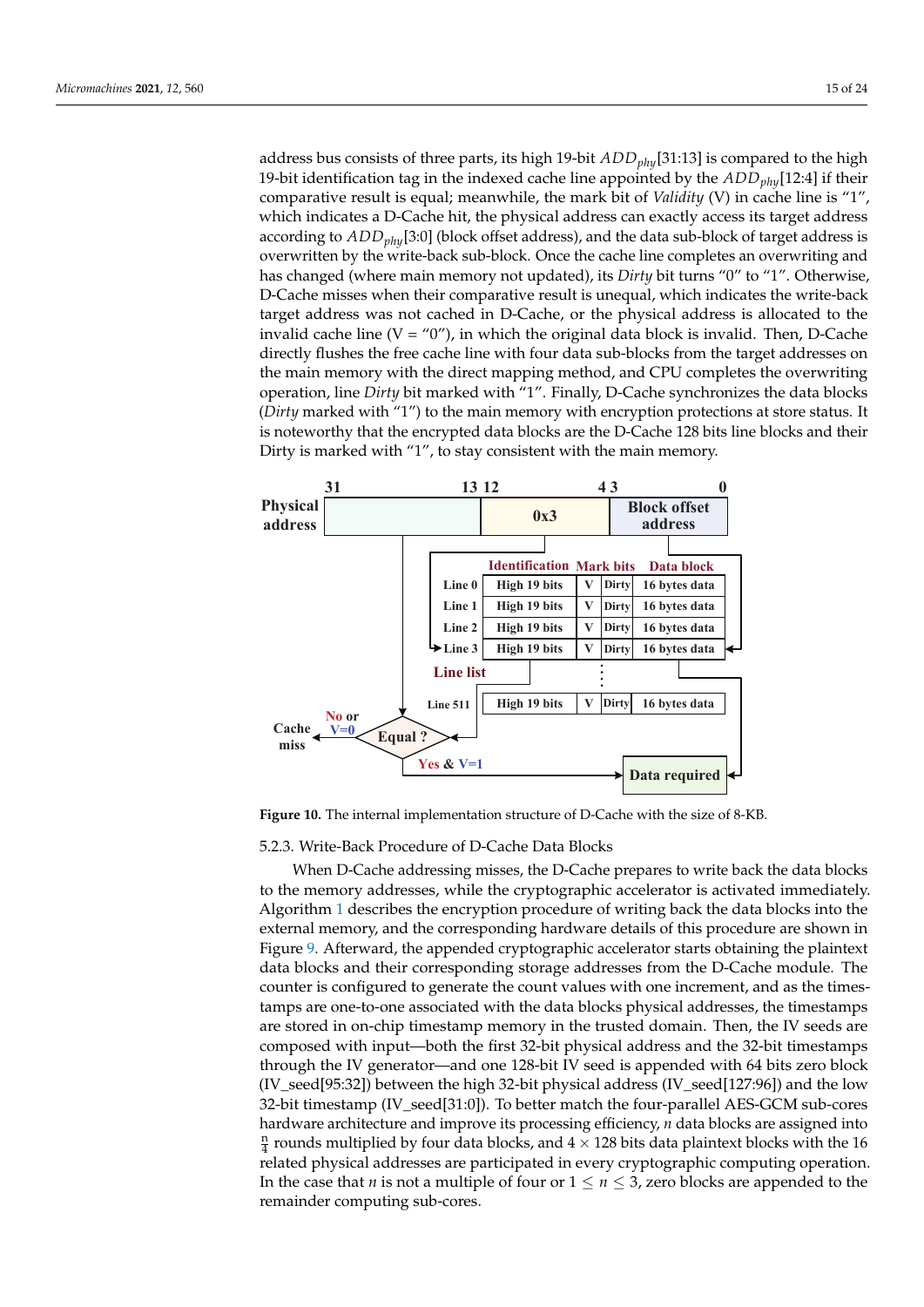# <span id="page-15-0"></span>**Algorithm 1** Write-back operation of data blocks being stored into external main memory

#### **Inputs:** *Data*, *Address*

**Outputs:** *Timestamps*, *Ciphertext*, *Signature*

- 1: *Data*  $\leftarrow$  set of data blocks to write back *data*<sub>*i*</sub>,  $1 \le i \le n$ .
- 2: *address*  $\leftarrow$  set of memory physical *address<sub>d</sub>*,  $1 \le d \le n$ .
- 3: **pre-calculation**  $H = AES_k(0^{128})$ , squaring operations, hash subkeys 1, H, H<sup>2</sup>, H<sup>4</sup> are pre-stored in  $H^k$  memory;
- 4: D-Cache miss, mapping address to physical address;
- 5: **begin** inputting four physical address blocks, counter generates timestamps (Ts), Ts++, are stored in Ts memory;
- 6: IV\_seed = {*address* [127:96], 0<sup>64</sup> , *timestamp* [31:0]};
- 7: **repeat**: the four IV seed blocks are generated;
- 8: Using AES engine to generate *key\_stream*, and storing the first block *key\_stream\_B1* in register B1;
- 9: *Ciphertext* = *Data* XOR *key\_stream*, **then** input ciphertext blocks to the GHash engine;
- 10: **output**: ciphertext blocks at another branch path are stored into the data zone of external memory;
- 11: **until** ciphertext blocks are computed in the GHash engine, *signature* = *Tag* XOR *key\_stream\_B1*;
- 12: **output**: integrity digital signature is stored into the signatures zone of external memory;

The key management unit is used to provide a 128-bit initial key for AES engine key expansion process and rolled-pipelined 10-round operations. While the four-parallel AES engine sub-cores outputting  $4 \times 128$  bits encrypted key stream to the XOR and Control module, we select the 128-bit first block key stream (B1) of AES engine sub-cores as the subsequent XOR cryptographic operand, which is temporarily stored in the key stream register B1 to await the accomplishment of Ghash engine computations. This method not only solves the special  $1 \leq n \leq 3$  situations well, but also does not cause extra hardware consumption in the implementation of four data blocks mapping to the same encrypted digital signature. Then, the four ciphertext blocks are generated through the four input data blocks XORed with the key stream. In a branch path, the ciphertext in the format of  $4 \times 128$ bits encrypted data blocks are stored in the data zone of target external memory, which satisfies the confidentiality requirement against sensitive data leakages. For the external memory data zone and signatures-zone-related configuration, we set the bit widths of the storage units as 16 bytes, and a storage unit corresponds to a physical address with step 4 (lower 2 bits are fixed to 2'00); therefore, the four encrypted data blocks occupy *Addr.1* to *Addr.4* addresses in the data zone. In another branch path, these ciphertext blocks are also input into the GHash engine that contains four-parallel KO multipliers, and a 128-bit authentication tag is computed for ensuring that the integrity of ciphertext data are not maliciously tampered with. Ultimately, the authenticated Tag is XORed with the previously stored key stream B1 to generate a encrypted digital signature, which is stored into the *Addr.a* of signatures zone; this final XOR operation can establish the correspondence between one digital signature and four ciphertext blocks.

# *5.3. Data Blocks Read-Load Procedure of Memory Access*

In the procedure of read-load operation from the external main memory, the request physical address of CPU is first asserted and sent to the D-Cache. If the *ADDphy*[31:13] is equal to the high 19-bit identification tag of the appointed cache line, while the line mark bit of V is "1", then D-Cache hits, the cached data sub-block corresponding to the physical address, is sent to the processor directly. Otherwise, if D-Cache misses, the D-Cache will read-load the data sub-blocks from external main memory, and their physical addresses will be first asserted and sent to cryptographic accelerator and external main memory. It is noteworthy that the hardware monitor architecture is designed for four-parallel blocks synchronously processing, and four ciphertext blocks and a corresponding digital signature are read-loaded to the hardware monitor even if CPU sends a read request *address<sup>d</sup>* of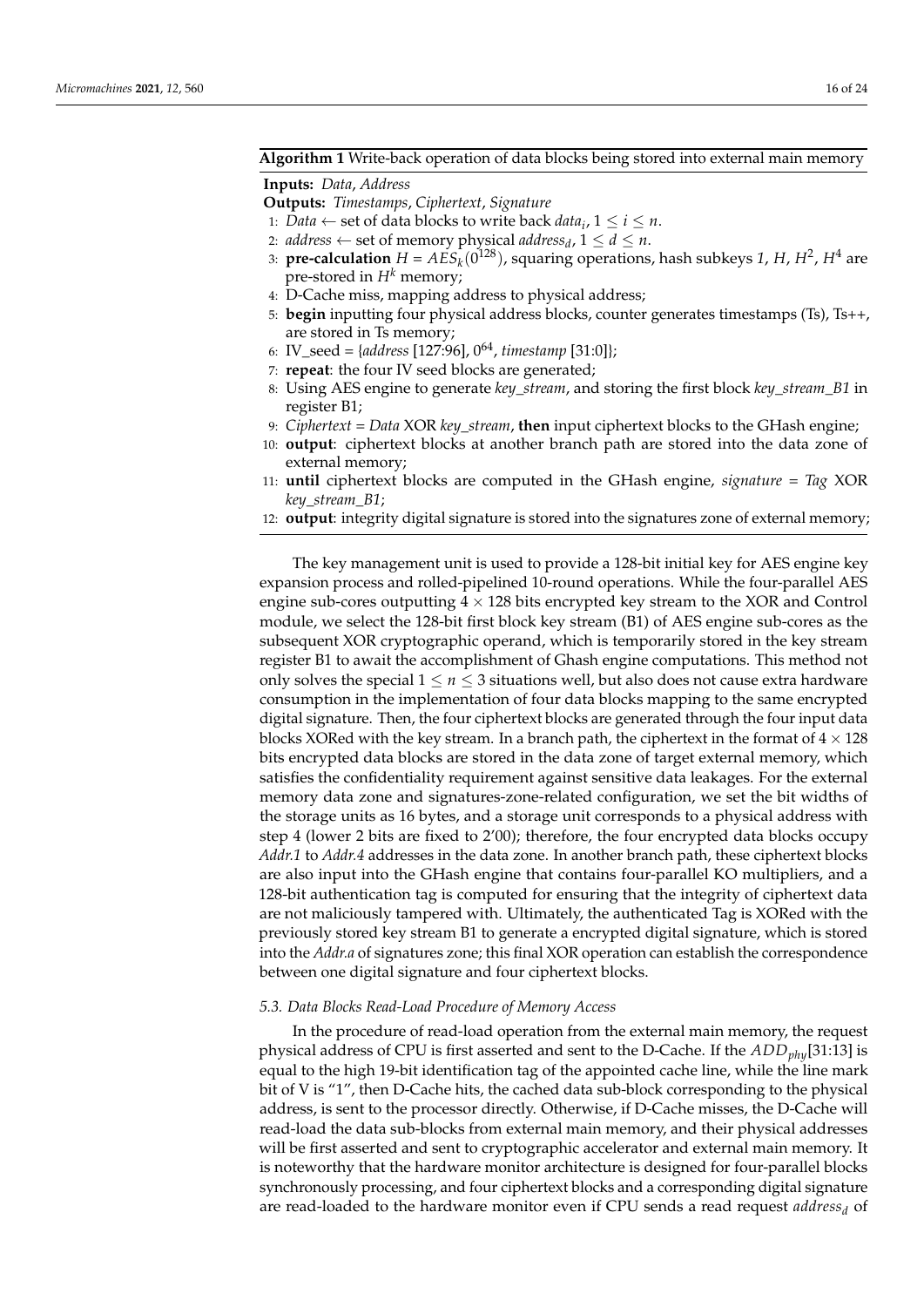one ciphertext block; meanwhile, the physical addresses corresponding to four ciphertext blocks are buffered immediately in D-Cache through the Wishbone address bus. This operation method has adapted the locality principle of D-Cache mapping memory, which can increase the locality intensity on the D-Cache hit ratio and its access effectiveness for improving the system performance. According to the input four physical address blocks, timestamp memory pops out the buffered timestamps, which correspond to the physical address blocks as described in the above write-back operation. Algorithm [2](#page-16-0) describes the read-load operation of data blocks from the external main memory, and the corresponding hardware architecture details of the read-load procedure are shown in Figure [11.](#page-16-1)

<span id="page-16-1"></span>

**Figure 11.** The hardware monitoring architecture details of loading the ciphertext data blocks.

<span id="page-16-0"></span>**Algorithm 2** Data-load operation with hardware security checking from external memory

**Inputs:** *Address*, *Ciphertext*, *Signature*

**Outputs:** *Data*, *Exception*

- 1: *Data*  $\leftarrow$  set of data blocks to write back *data*<sub>*i*</sub>,  $1 \le i \le n$ .
- 2: *signature* ← Integrity *signature*<sub>s</sub> set of data blocks and corresponding addresses,  $1 \leq$  $s\leq \frac{\mathsf{n}}{4}.$
- 3: assert the target address, map address to physical address;

4: **assign**  $address_i \leftarrow q \times mod(d, q) + 1$ , i=1, i++,  $1 \leq i \leq 4$ , *signature*  $\leftarrow$  *mod*( $d$  − 1,  $q$ ) + 1, where  $q$  = 4;

- 5: **Input** four physical address blocks and a corresponding signature to cryptographic accelerator;
- 6: **begin** timestamps memory pops four timestamps, Ts++;
- 7: IV\_seed = {*address* [127:96], 0<sup>64</sup> , *timestamp* [31:0]};
- 8: **repeat**: the four IV seed blocks are generated;
- 9: Using AES engine to generate *key\_stream*, and storing the first block *key\_stream\_B1* in register B1;
- 10: *Data* = *Ciphertext* XOR *key\_stream*, **then** *Ciphertext* = *Data* XOR *key\_stream* input to the GHash engine;
- 11: **until** ciphertext blocks are computed in the GHash engine, the authenticated Tag of *Tag-decry.* is output;
- 12: *Tag-encry.* = *Signature* XOR *key\_stream\_B1*
- 13: **if** *Tag-decry.* = *Tag-encry.* **then**

*Exception* = NULL  $'$  integrity valid  $*/$ **else** *Exception* = assertion; /\* integrity invalid \*/

In the cryptographic accelerator, the IV generator module outputs four IV seed blocks into the AES engine, and the four-parallel sub-cores in AES engine are utilized again to generate the key stream. The first block 128-bit key stream (B1) is stored in a register.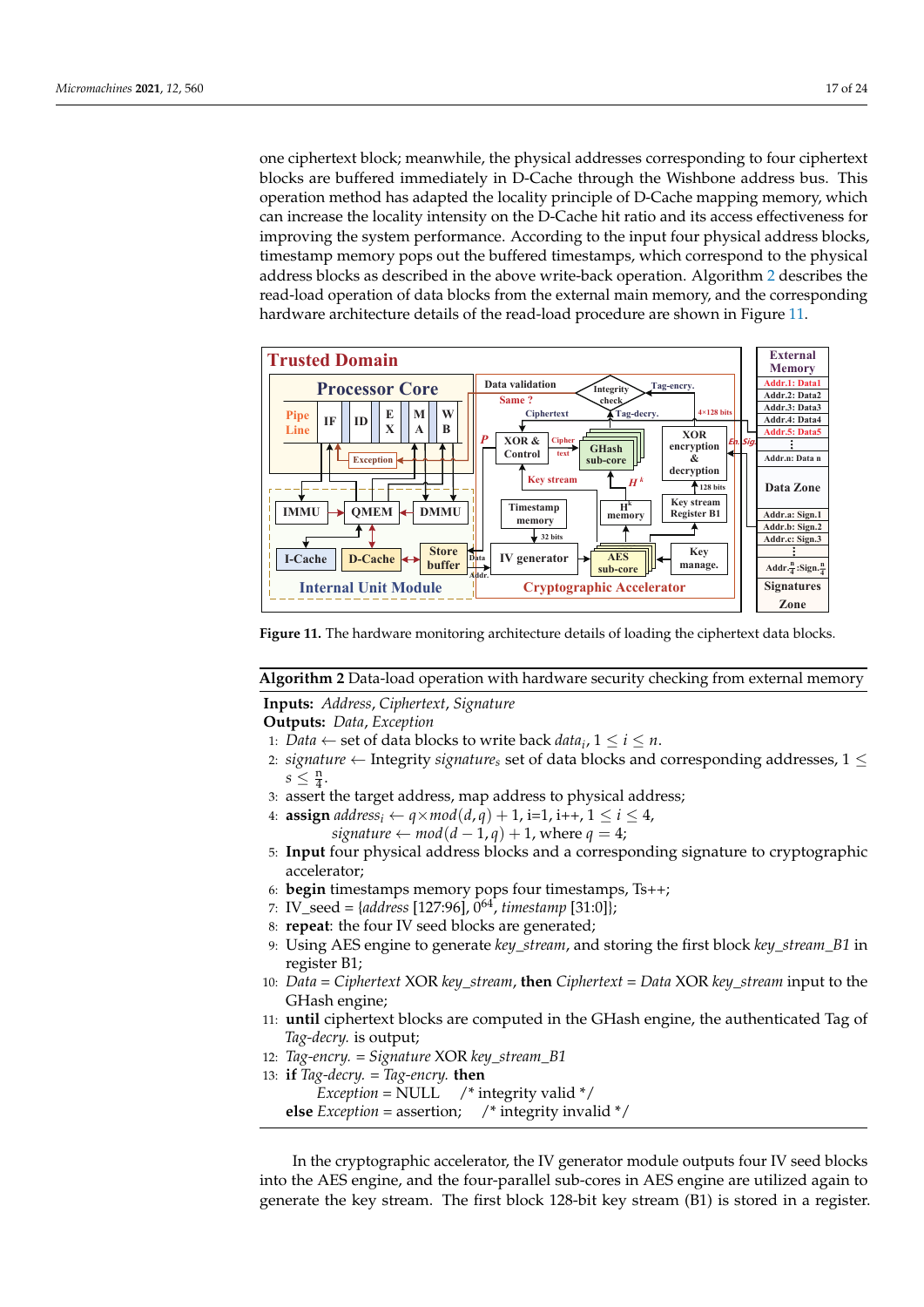In the meantime, the read-load operation feeds back the encrypted data blocks and the corresponding encrypted signature from the external memory. The plaintext (*P*) blocks are obtained by employing ciphertext blocks XORed with the new key stream and next input to the store buffer. Furthermore, the created plaintext blocks continue to XOR with the new input  $4 \times 128$  bits key stream under inside control logics, and then the GHash engine computes the authenticated Tag in the decryption period (Tag-decry). In addition, the authentication Tag in encryption period (Tag-encry) is calculated by utilizing the input digital signature XORed with the key stream (B1) in configured XOR encryption and decryption module. Finally, the decrypted Tag-decry will be compared with the previous encrypted Tag-encry in the integrity checking module, and the exception signal of data invalidation will be sent to the processor exception unit if any violation is detected.

#### <span id="page-17-0"></span>**6. Experiments and Results**

Experiments and results are presented in this section to expatiate the effectiveness and performance characteristic of the proposed cryptographic accelerator. We first describe the setup of experimental setup and verification platform. Then, the system performance overhead, security capability, and processing efficiency are evaluated. Finally, the resource consumption of SoC is presented in detail.

#### *6.1. Experimental Setup*

We implement the hardware-assisted AES-GCM cryptographic accelerator into opensource processor OR1200 embedded system for guaranteeing intensive data processing security, in which the basic frequency of scalar Reduced Instruction Set Computer (RISC) processor is set @100 MHz, and clock cycles satisfy the synchronization with the cryptographic accelerator. In the processor component configurations, the independent I-Cache and D-Cache modules both support the different size configurations of 2-KB, 4-KB, 8- KB, and 16-KB, and we first configure the softcore processor with a typical configuration of 8-KB I-Cache and 8-KB D-Cache, whose internal structures consist of 512 cache line blocks. We designed the whole embedded system with the cryptographic accelerator in Verilog hardware description language (HDL) and performed the logic synthesis and implementation with Xilinx ISE Design Suite 14.7. This SoC hardware architecture integrating cryptographic accelerator is finally evaluated on a Xilinx Virtex-5 FPGA platform, and the GNU Cross Compilation Toolchain or32-elf-gcc matching with OR1200 core matched is utilized to generate CPU execution codes. We employed both 18-MB Synchronous Static Random-Access Memory (SSRAM: IS61LPS51236A) and 32-MB Synchronous Dynamic Random-Access Memory (SDRAM) as the external memory of the FPGA evaluation platform. The external memory should be initialized during the system initialization stage (Boot Process): first, the bitstream is duplicated from the external flash memory to FPGA at power-up; meanwhile, the RAM blocks of inner FPGA are instated with the bootloader (U-Boot), which duplicates the kernel from flash memory to the external RAM Memory and establishes the mapping of memory space, and then loader branches to the proper RAM area of kernel and system boots to execute programs.

## *6.2. Performance Overhead Evaluation*

While the embedded system executing program operational codes and activating the hardware security monitor, the proposed cryptographic accelerator will inevitably result in a performance overhead to processor. In the system architecture design, we have made some efforts to reduce system performance overhead during the authenticated encryption procedures, for example, the design optimizations of the D-Cache configuration and four-parallel structure to reduce the performance overhead. In the experiments of SoC performance evaluations, ten various scales of the embedded benchmarks from Mibench suite [\[31\]](#page-23-17) are applied to perform the realistic application workloads. These selected benchmarks are first compiled by using the GNU Cross Toolchain or32-elf-gcc and downloaded onto the FPGA platform for processor executing. Moreover, the number of total instructions of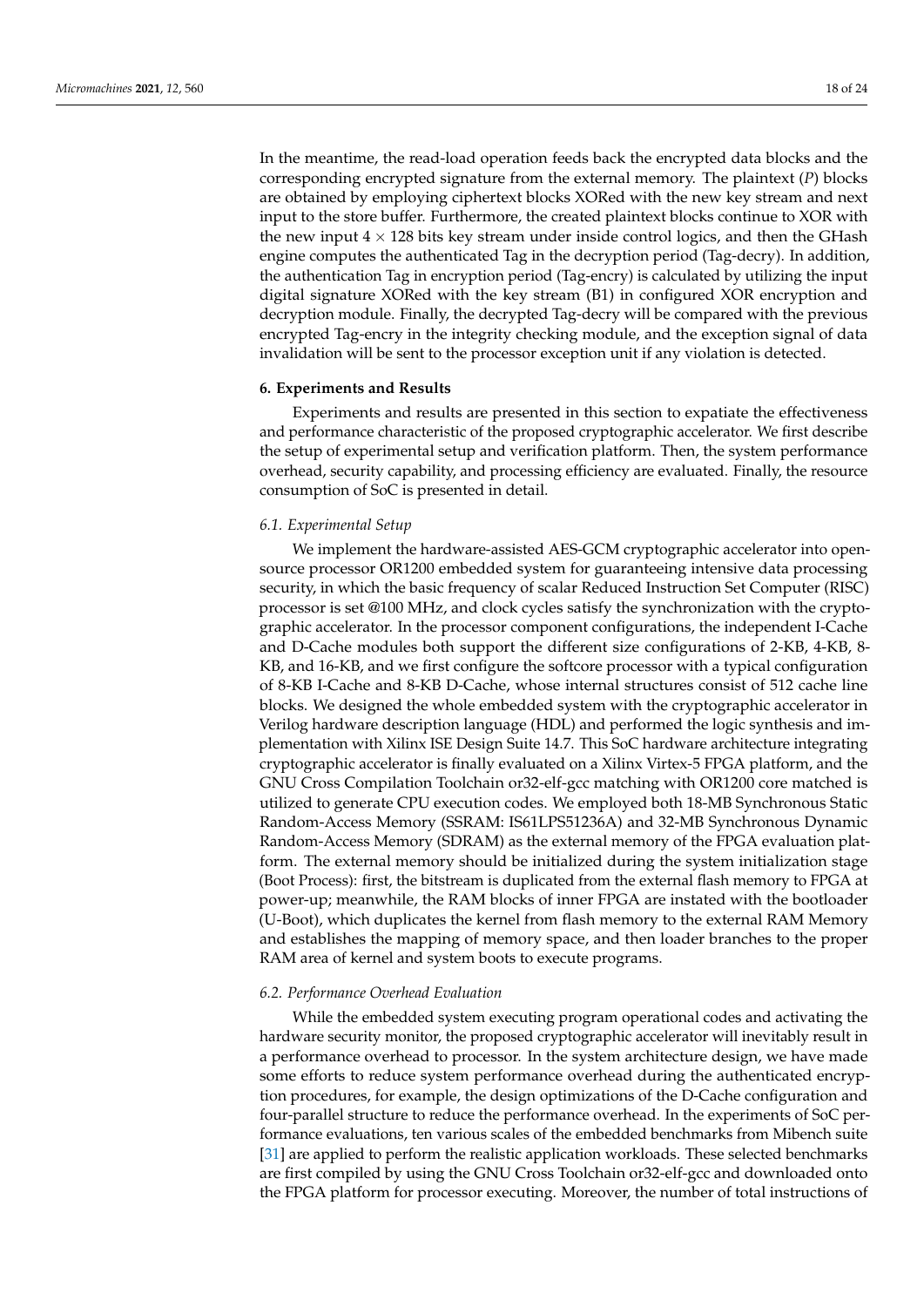each benchmark are counted. Considering that the hit rate of I-Cache and D-Cache may influence the performance overhead of SoC, we first configured the I-Cache and D-Cache both with 8 KB, and utilized the or1ksim [\[32\]](#page-23-18) tool as system simulator to record the I-Cache and D-Cache hit rates. Therefore, we can calculate the average cycles per instruction (CPI) of processor with and without integrating AES-GCM cryptographic accelerator to evaluate the performance overheads under the different benchmarks.

These SoC performance evaluation results are shown in Table [1;](#page-18-0) these experimental data indicate that the SoC average performance overhead is 2.65%, ranging from 1.08% (quicksort) to 5.03% (OpenECC). Benchmark of AES has the highest D-Cache write-hit and read-hit rates and beyond 99.5%. The average hit rates of 8-KB I-Cache and 8-KB D-Cache have both exceeded 98%, which are plays an important role in reducing the performance overhead caused by cryptographic accelerator. By carefully analyzing the results, the indicator CPI trends vary with the number of benchmark instructions, which reflects a larger proportion of the external memory access instructions in the binary operational code, when more memory access instructions appearing in a benchmark CPI will be higher, such as the benchmarks of the OpenECC, basicmath, and patricia, which executing a large number of external memory access operations to store the temporary data, thus having the higher CPI data than other benchmarks. We can also learn that the processor performance overhead depends on the responding speed of the external memory; therefore, we employed the SSRAM as the external memory, which provides a faster memory access speed than other types of memory to reduce the performance overhead.

<span id="page-18-0"></span>

|  | Table 1. Performance overhead of processor configured with cryptographic accelerator (8 KB I-Cache and 8 KB D-Cache). |  |  |  |  |  |  |  |  |  |  |  |  |
|--|-----------------------------------------------------------------------------------------------------------------------|--|--|--|--|--|--|--|--|--|--|--|--|
|--|-----------------------------------------------------------------------------------------------------------------------|--|--|--|--|--|--|--|--|--|--|--|--|

| <b>Benchmark</b> | <b>Total</b><br><b>Instructions</b> | <b>I-Cache Hit</b> | D-Cache<br><b>Read Hit</b> | D-Cache<br><b>Write Hit</b> | <b>CPI</b> without<br><b>AES-GCM</b> | <b>CPI</b> with<br><b>AES-GCM</b> | Performance<br>Overhead |
|------------------|-------------------------------------|--------------------|----------------------------|-----------------------------|--------------------------------------|-----------------------------------|-------------------------|
| <b>AES</b>       | 22.170                              | 98.97%             | 99.84%                     | 99.65%                      | 3.52                                 | 3.62                              | $2.84\%$                |
| basicmath        | 26.515                              | 98.08%             | 98.63%                     | 98.57%                      | 2.64                                 | 2.73                              | 3.41%                   |
| bitcount         | 19.684                              | 97.95%             | 96.47%                     | 95.92%                      | 1.67                                 | 1.71                              | 2.40%                   |
| blowfish         | 19.128                              | $97.67\%$          | 97.70%                     | 97.44%                      | 3.54                                 | 3.60                              | $1.69\%$                |
| <b>CRC</b>       | 18,941                              | 99.49%             | 98.38%                     | 97.65%                      | 1.72                                 | 1.76                              | $2.33\%$                |
| <b>FFT</b>       | 13.506                              | $95.62\%$          | 98.45%                     | 98.16%                      | 2.39                                 | 2.43                              | $1.67\%$                |
| OpenECC          | 56.313                              | 99.14%             | 99.12%                     | 98.58%                      | 3.18                                 | 3.34                              | $5.03\%$                |
| patricia         | 23,130                              | 97.68%             | 97.06%                     | 96.39%                      | 1.64                                 | 1.69                              | $3.05\%$                |
| quicksort        | 6707                                | 99.12%             | 98.89%                     | 98.67%                      | 1.86                                 | 1.88                              | $1.08\%$                |
| SHA1             | 20,455                              | 98.65%             | 99.32%                     | 99.21%                      | 2.35                                 | 2.42                              | 2.98%                   |
| Average          |                                     | 98.24%             | 98.39%                     | 98.02%                      | 2.45                                 | 2.52                              | 2.65%                   |

To further explore the influences of D-Cache hit rates on performance overhead, we continue the evaluation experiments of performance overhead with the remaining 8-KB I-Cache unchanged; the size of the D-Cache is re-configured as 2-KB, 4-KB, and 16-KB. Figure [12](#page-19-0) shows the performance overheads of the selected benchmarks based on the different sizes of D-Cache. Due to the enlargements of D-Cache addressing spaces, the performance overhead decreases with the raise of the D-Cache hit rates. After we configured the D-Cache with a size of 16-KB, the performance overhead of embedded system had a significant reduction and ranges from 0.72% to 3.66%. The mechanism for this effects is that when the hit rates of D-Cache increase, the number of times of the cryptographic accelerator being invoked will decrease, such that the encryption, decryption, and authentication operations will incur additional clock cycles. In summary, for the implementation of applied embedded system, we can configure an appropriate size of D-Cache to reduce the miss rate, thereby helping the target SoC to decrease performance overhead.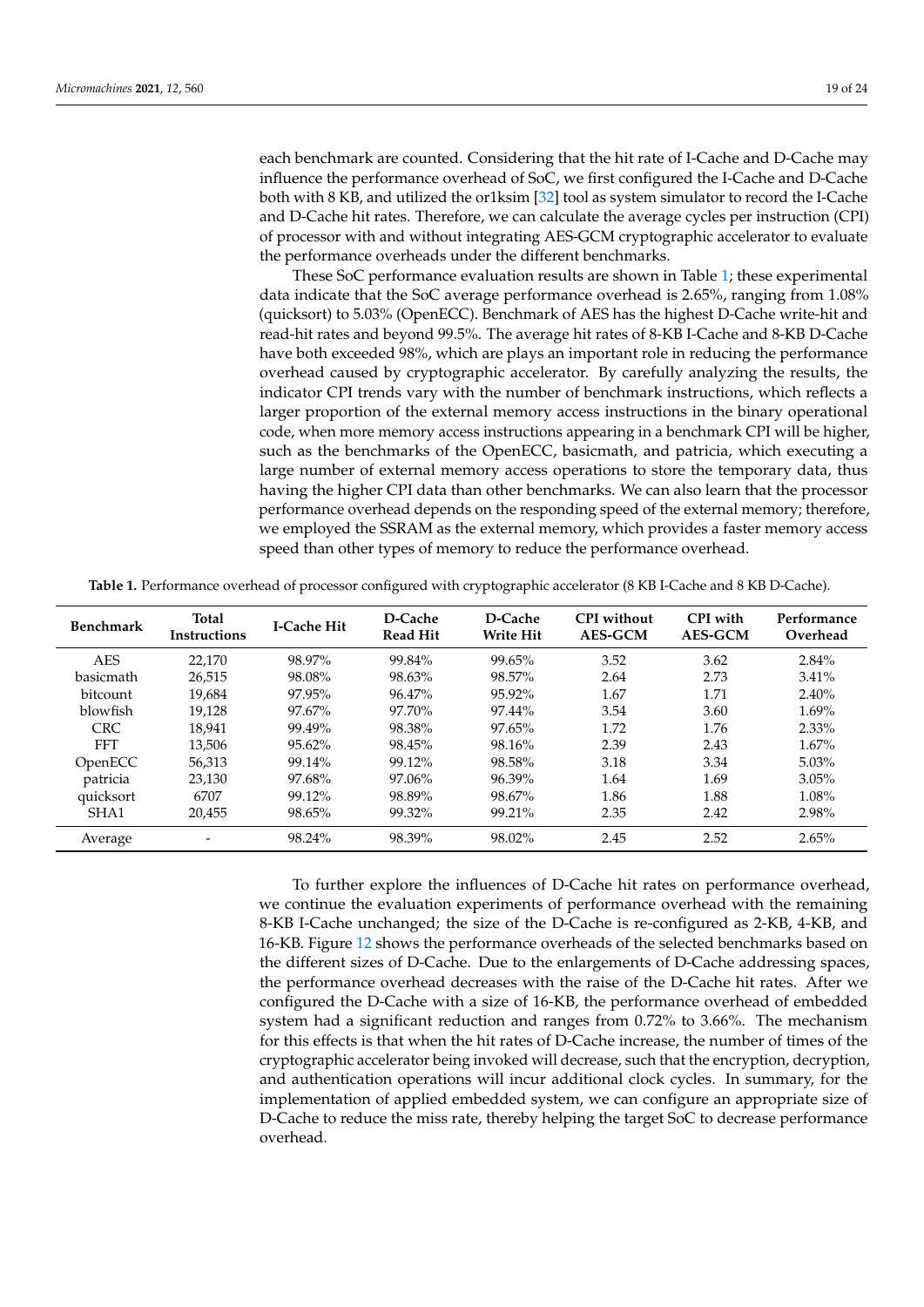

| မ္မွ<br>စ္ 7.0% –<br>흔<br>ඉ 6.0% -                       |       | 8 KB D-Cache<br>16 KB D-Cache |          |          |            |       |         |          |           |                  |
|----------------------------------------------------------|-------|-------------------------------|----------|----------|------------|-------|---------|----------|-----------|------------------|
| Ó <sub>5.0%</sub> .<br>$\frac{8}{6}$ 4.0%                |       |                               |          |          |            |       |         |          |           |                  |
|                                                          |       |                               |          |          |            |       |         |          |           |                  |
| $\frac{2}{5}$ 3.0% –<br>$\frac{2}{5}$ 2.0% –<br><b>L</b> |       |                               |          |          |            |       |         |          |           |                  |
| $1.0\%$<br>0.0%                                          |       |                               |          |          |            |       |         |          |           |                  |
|                                                          | AĖS   | basicmath                     | bitcount | blowfish | <b>CRC</b> | FFT   | OpenECC | patricia | quicksort | SHA <sub>1</sub> |
| 2 <sub>KB</sub>                                          | 4.57% | 5.30%                         | 4.38%    | 4.20%    | 4.27%      | 3.87% | 6.92%   | 5.19%    | 3.02%     | 4.93%            |
| 4 KB                                                     | 3.34% | 4.25%                         | 3.16%    | 2.73%    | 3.08%      | 2.61% | 5.85%   | 4.16%    | 2.27%     | 4.14%            |
| 8 KB                                                     | 2.84% | 3.41%                         | 2.40%    | 1.69%    | 2.33%      | 1.67% | 5.03%   | 3.05%    | 1.08%     | 2.98%            |
| 16KB                                                     | 2.12% | 2.04%                         | 1.28%    | 1.15%    | 1.92%      | 1.08% | 3.66%   | 1.83%    | 0.72%     | 1.52%            |

**Figure 12.** The performance overheads of the selected benchmarks under different sizes of D-Cache.

# *6.3. Security Capability Evaluation*

<span id="page-19-0"></span>4.0% 5.0% 6.0% 7.0% 8.0% 9.0%

pe: Overhe

We implemented the monitoring mechanism of cryptographic accelerator by considering two threats: information leakages and tampering attacks. While activating the hardware security monitor, AES engine generates the key stream according to physical addresses and timestamps, the ciphertext blocks are easily obtained through the simple XOR operations between plaintext blocks and key stream at run-time. Even though physical addresses and ciphertext are intercepted by adversaries during ciphertext blocks being stored in the memory, the four unknown corresponding timestamps, 128 bits AES cipher key, and  $128 \times 4$  bits key stream make it impossible for attackers to reversely derive the desired plaintext blocks in limited time. This confidentiality protection method has a good robustness by resisting bus monitoring and offline analysis attacks. Moreover, the plaintext blocks are also input to the GHash engine and generate an integrity Tag; then the Tag XORed with a block of key stream creates an associated digital signature, which is stored in memory signature zone for reducing on-chip storage overhead. Whenever the ciphertext blocks and the signature blocks are maliciously tampered with, this will be detected rapidly in Tags integrity checking operations. Therefore, the combination of confidentiality and integrity protections can provide a high-level security for dynamic data processing in SoC against information leakages and external tampering attacks.

To confirm the effectiveness of hardware security monitoring, we configured the OR1K debugging system that is combined with the Joint Test Action Group (JTAG)-TAP module and Advanced Debug Interface (ADI). This debugging system acts as the interface to communicate directly with the CPU and Wishbone system bus, so that we could start and break the executions of program and read and write CPU internal registers by accessing the CPU. We performed the data tampering experiments at run-time based on the debugging system. During the program execution, the specific situations of D-Cache misses are created artificially, and three types of data tampering attacks are introduced into the data path bus to modify the ciphertext sub-blocks in external memory, respectively. Table [2](#page-20-0) depicts the security capability tests of SoC on integrating cryptographic accelerator under the different data-tampering attacks. The exception results of integrity error can be printed and displayed through *error*\_*log* files in the upper machine. We can find that the hardware monitor integrity verification can detect any malicious tampering behaviors of data blocks. The CPU stall signal can suspend the pipeline stages and pause the program execution and data processing and transfer the processor core to a secure mode. All the pipeline stages are "frozen" until the integrity checking passes and the CPU stall is de-asserted.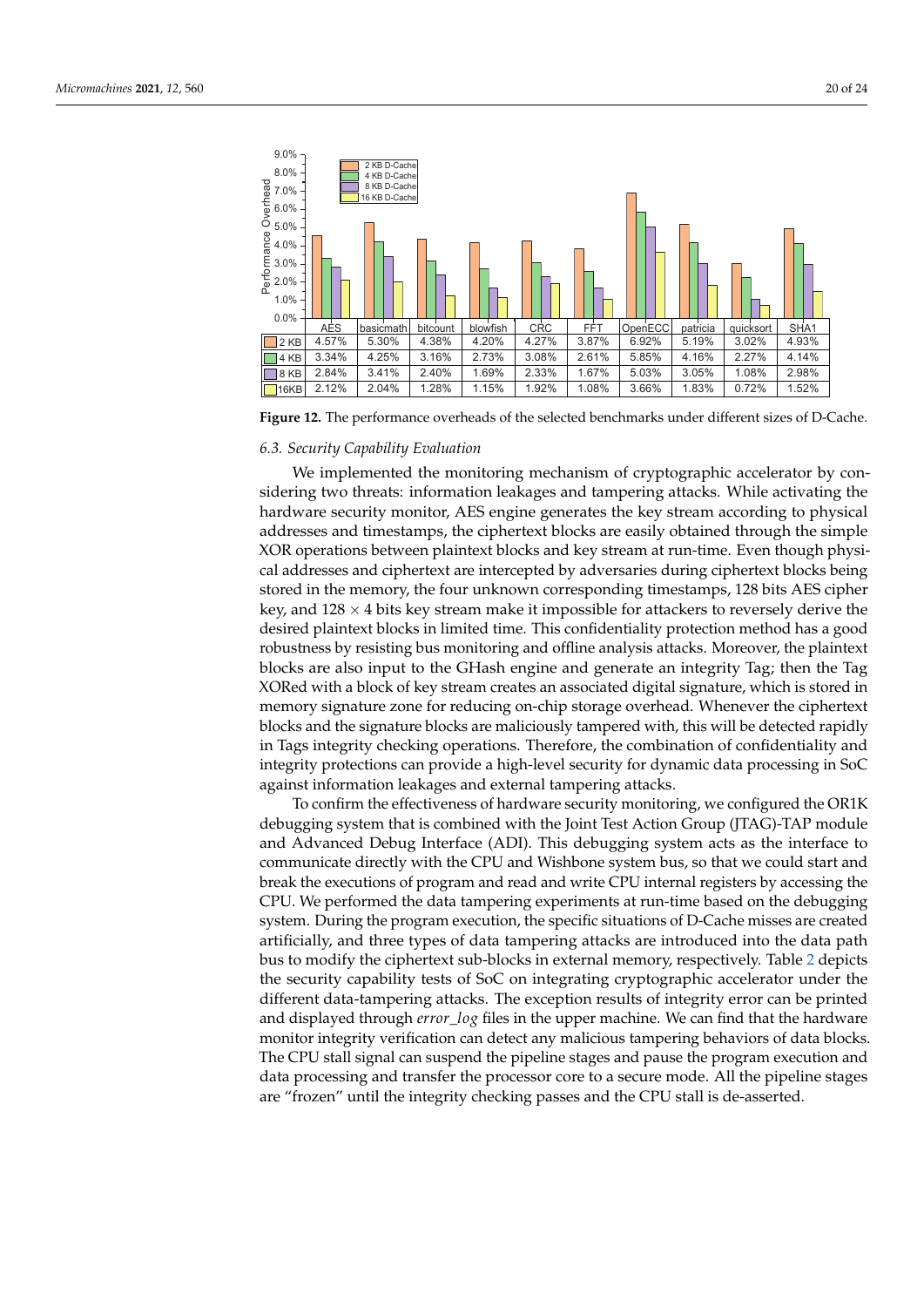| <b>Tampering Attacks</b> | <b>Spoofing Attack</b>  | <b>Relocation Attack</b> | <b>Replay Attack</b>   |
|--------------------------|-------------------------|--------------------------|------------------------|
| Approaches               | Write addr.: 0x00002016 | Write addr.: 0x00002016  | T8: 32'h2c9340b4       |
|                          | Read addr.: 0x00002016  | Read addr.: 0x00002012   | T4: 32'h4f5c1a08       |
| Data Tampering           | 32'h68e5a4c5            | 32'h364c91f8             | 32'h2c9340b4           |
|                          | 32'h68e50000            | 32'hf10d4a12             | 32'h4f5c1a08           |
| Exception                | <b>Integrity Error</b>  | <b>Integrity Error</b>   | <b>Integrity Error</b> |

<span id="page-20-0"></span>**Table 2.** Security capability tests of SoC on integrating cryptographic accelerator under different data-tampering attacks.

## *6.4. Efficiency Evaluation of Encryption and Decryption*

For the performance overhead evaluations of the embedded system, we have presented the experimental results of benchmarking the processor performance with different CPIs. However, the evaluation of computing the efficiency of the cryptographic accelerator is not presented with the available reference data. Due to these uncertain activating operations, clock cycles are considered as the measurement indicator of processing efficiency, and we first make sure that start measuring the performance penalty when D-Cache misses. Specifically, we implemented  $4 \times 128$  bits plaintext data blocks to measure the clock cycles of encryption and decryption operations. The timestamp counts and storage need four clock cycles, and AES engine takes 12 clock cycles to complete the substitution and permutation operations. The clock cycles for GHash engine with four-parallel KO multipliers is represented as  $\frac{n}{q} + \log_2(q)$ , where *q* is a parallelism constant of four, and *n* is the number of 128-bit data blocks, then three clock cycles are needed to complete multiplication calculations. It is noteworthy that the clock cycles of encryption and decryption do not include the Hash subkey *H<sup>k</sup>* pre-calculations, logic XORs, etc., and input and output data clocks, in which Hash subkeys are pre-calculated and stored in the  $H<sup>k</sup>$  memory before encryption operation.

Computing one round of encryption and decryption in embedded system may not comprehensively measure the processing efficiency of the four-parallel AES-GCM hardware accelerator. We implemented the multiple data blocks encryption and decryption experiments, and provided  $10-10^2$  plaintext data blocks to verify accelerator high-throughput performance. Figure [13](#page-21-0) has illustrated the processing performance of 4-parallel AES-GCM hardware accelerator, which is compared to the other similar security mechanisms as @100 MHz frequency. We note that the eight-parallel high-performance AES-GCM architecture proposed in Reference [\[33\]](#page-23-19) has the highest efficiency in both encryption and decryption computations with the highest hardware complexity. Conversely, the single pipelined AES-GCM architecture takes the most time cycles to complete the computation on the authenticated encryption [\[34\]](#page-23-20), even more than the competitive AES combined with the light-weight Hash (LHash) algorithm proposed in the Reference [\[35\]](#page-23-21). The SoC performance evaluations indicate that the data-processing efficiency of the four-parallel cryptographic accelerator is around 3 times that of the pipelined AES-GCM construction, which achieves a trade-off between high-throughout and hardware complexity. According to the equation of throughput calculation, *Throughput* = *Frequency*  $\times$  128  $\times$   $\frac{\text{frames}}{\text{cycles}}$ , its data processing throughput speed can reach 14.93 Gbps @100 MHz, whose authenticated efficiency is better than the other efficient four-parallel AES-OTR hardware architecture presented in Reference [\[36\]](#page-23-22).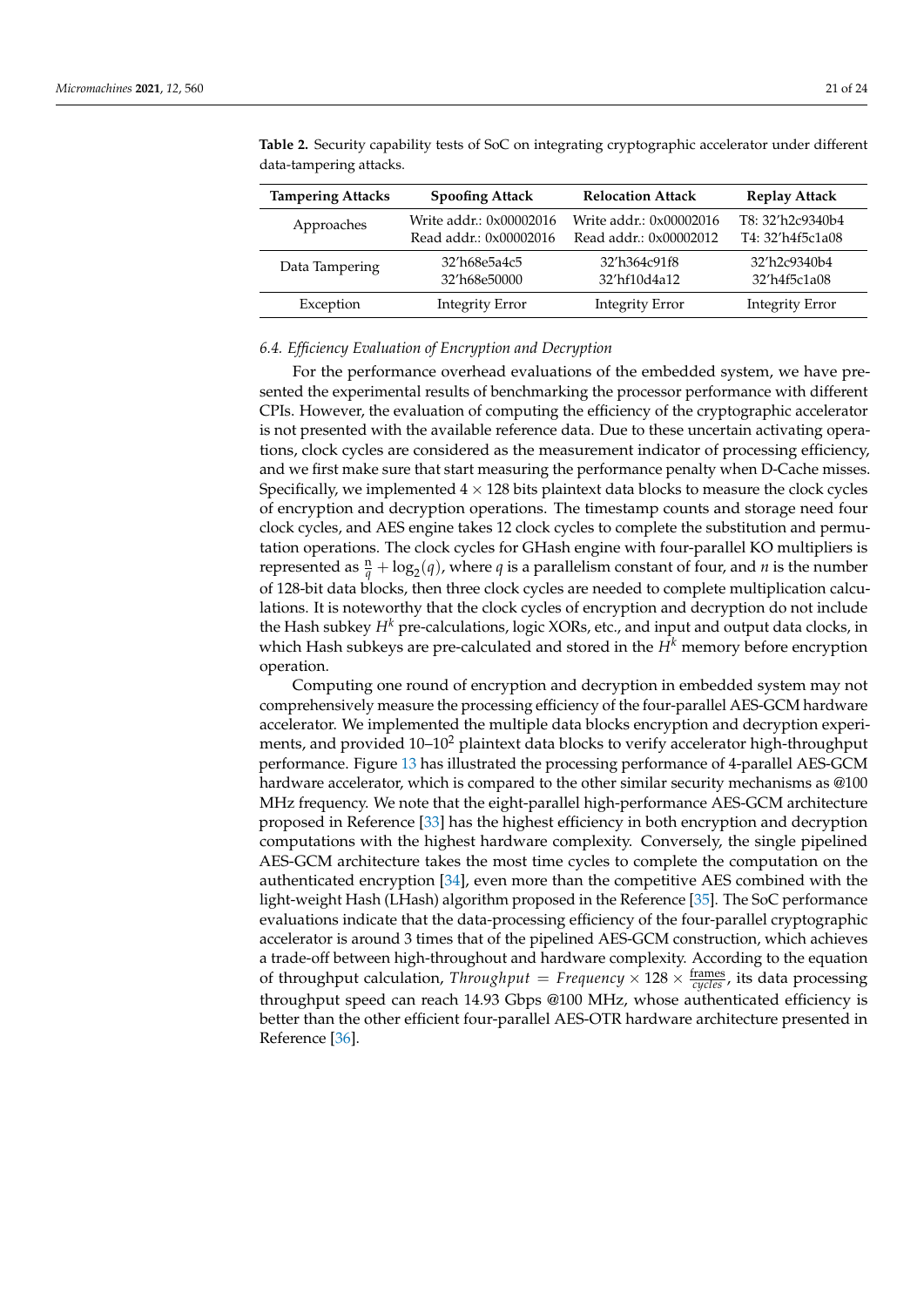<span id="page-21-0"></span>

**Figure 13.** The processing performance of the four-parallel cryptographic accelerator compared to the other security architectures.

#### *6.5. Hardware Implementation Overhead*

The advantages of hardware cryptographic accelerator are its high efficiency in authenticated encryption with minimal requirement of clock cycles. This security monitor inevitably increases the hardware resource consumption and chip area. The register-transfer level (RTL) SoC architecture is synthesized, implemented, and verified on a Xilinx Virtex-5 (XC5VLX220T) FPGA development platform, and its hardware resource consumption is shown in Table [3.](#page-21-1) The occupied slices for the proposed cryptographic accelerator is around 69.2% of total SoC because of its four-parallel high-efficiency hardware structure. In the experimental platform, an 8-bit counter is utilized to generate the 32-bit timestamps for the purpose of decreasing the requirement of on-chip memory, which leads to it occupying about 19.8% of memory resources. The optimal hardware realizations of AES engine, S-Box complexity with composite field arithmetic, have saved a large of resource consumption. By comparing our results of four-parallel AES-GCM to the previous works, we show that our hardware overhead is lower than that of Reference [\[37\]](#page-23-23) with better security capability. According to the hardware resource consumption on the FPGA platform, we can conclude the chip size of our SoC after tape-out is smaller than integrating the other four-parallel architecture [\[37\]](#page-23-23), the eight-parallel architecture [\[19\]](#page-23-5), and the four-parallel AES-OTR architecture [\[36\]](#page-23-22), but it is accompanied inevitably by a larger resource consumption than integrating the pipelined AES-GCM architecture [\[34\]](#page-23-20) and the pipelined AES-LHash architecture [\[35\]](#page-23-21). Our OR1200 core is a five-stage pipeline softcore processor; for the other embedded processors, like the RISC-V softcore processor, this cryptographic accelerator can be easily transplanted and may have less of an impact on performance overhead.

<span id="page-21-1"></span>**Table 3.** The SoC hardware resource consumptions on Virtex-5 FPGA chip.

| <b>Slice Logic Utilization</b> | SoC    | <b>Processor Core</b> | <b>AES-GCM</b> |
|--------------------------------|--------|-----------------------|----------------|
| Slice registers                | 6518   | 1864                  | 4923           |
| Slice LUTs                     | 16,610 | 5547                  | 11,956         |
| Occupied slices                | 10,637 | 3262                  | 7512           |
| BlockRAM/FIFO                  | 58     | 13                    | 42             |
| <b>BUFG/BUFGCTRLs</b>          |        |                       |                |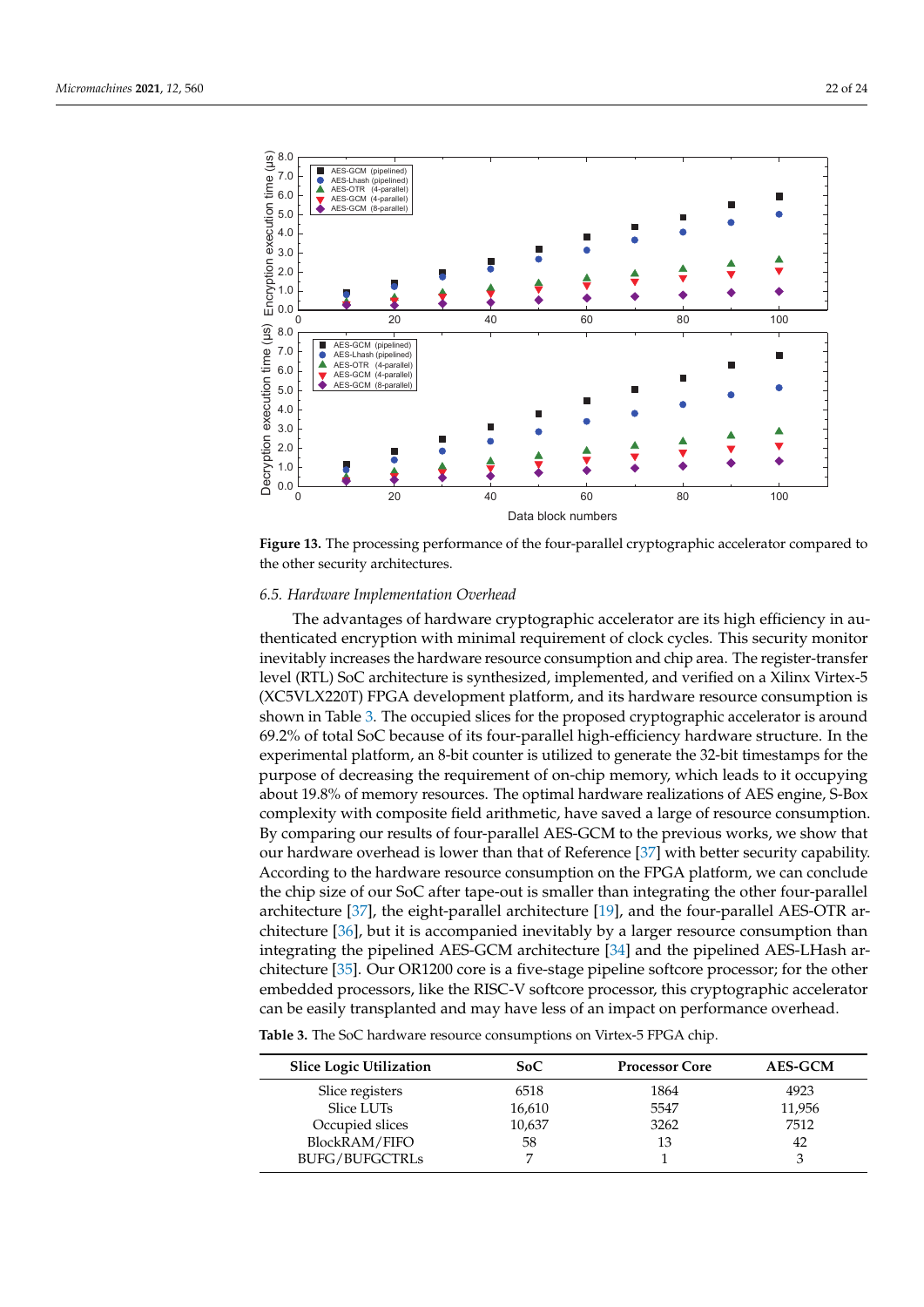# <span id="page-22-13"></span>**7. Conclusions**

This paper presents an integrated high-performance cryptographic accelerator to protect dynamic data security in an embedded system. The accelerator architecture employs a four-parallel AES-GCM hardware structure to provide authenticated encryption for preventing sensitive information leakages and data tampering attacks caused by the off-chip physical attacks. It helps the embedded system to build trustworthiness to guarantee the characteristics of data confidentiality and integrity, which is an effective method to generate integrity digital signature for security verification. We performed performance overhead and processing efficiency evaluations; the results showed that the cryptographic accelerator achieves a high-efficiency encryption processing while maintaining a low performance overhead. Its average performance overhead reduces to as low as 2.65% on the typical 8-KB I/D-Caches. The security capability evaluations confirm the monitoring effectiveness of cryptographic accelerator against both three types data tampering attacks. Finally, the SoC security architecture satisfies a good tradeoff between performance overhead, processing efficiency, and hardware overhead.

**Author Contributions:** Conceptualization, Z.Z.; methodology, Z.Z.; software, Z.Z. and Q.H.; validation, Z.Z. and D.X.; formal analysis, J.L.; investigation, Z.Z. and Q.H.; resources, X.W.; data curation, J.Z., J.L., and J.M.; writing—original draft preparation, Z.Z.; writing—review and editing, Z.Z.; supervision, X.W.; project administration, X.W.; and funding acquisition, X.W. All authors have read and agreed to the published version of the manuscript.

**Funding:** This work was supported by the National Natural Science Foundation of China (Grants No. 60973106 and No. 81571142), the Key Project of National Natural Science Foundation of China (Grant No. 61232009), and the National 863 Project of China under grant No. 2011AA010404.

**Conflicts of Interest:** The authors declare no conflict of interest.

# **References**

- <span id="page-22-0"></span>1. Ray, S.; Peeters, E.; Tehranipoor, M.M.; Bhunia, S. System-on-chip platform security assurance: Architecture and validation. *Proc. IEEE* **2018**, *106*, 21–37.
- <span id="page-22-1"></span>2. Basak, A.; Bhunia, S.; Tkacik, T.; Ray, S. Security assurance for system-on-chip designs with untrusted IPs. *IEEE Trans. Inf. Forensics Secur.* **2017**, *12*, 1515–1528.
- <span id="page-22-2"></span>3. Das, S.; Liu, Y.; Zhang, W.; Chandramohan, M. Semantics-based online malware detection: Towards efficient real–time protection against malware. *IEEE Trans. Inf. Forensics Secur.* **2016**, *11*, 289–302.
- <span id="page-22-3"></span>4. Chen, Y.; Sun, W.; Zhang, N.; Zheng, Q.; Lou, W.; Hou, Y.T. Towards efficient fine-grained access control and trustworthy data processing for remote monitoring services in IoT. *IEEE Trans. Inf. Forensics Secur.* **2019**, *14*, 1830–1842.
- <span id="page-22-4"></span>5. De, A.; Nasim Imtiaz Khan, M.; Nagarajan, K.; Ghosh, S. HarTBleed: Using hardware Trojans for data leakage exploits. *IEEE Trans. Very Large Scale Integr. VLSI Syst.* **2020**, *28*, 968–979.
- <span id="page-22-5"></span>6. Wang, W.; Zhang, X.; Hao, Q.; Zhang, Z.; Xu, B.; Dong, H.; Xia, T.; Wang, X. Hardware-enhanced protection for the runtime data security in embedded systems. *Electronics* **2019**, *8*, 52.
- <span id="page-22-6"></span>7. Kaji, S.; Kinugawa, M.; Fujimoto, D.; Hayashi, Y. Data injection attack against electronic devices with locally weakened immunity using a hardware Trojan. *IEEE Trans. Electromagn. Compat.* **2019**, *61*, 1115–1121.
- <span id="page-22-7"></span>8. Fiskiran, A.M.; Lee, R.B. Runtime execution monitoring (REM) to detect and prevent malicious code execution. In Proceedings of the IEEE International Conference on Computer Design: VLSI in Computers and Processors, San Jose, CA, USA, 11–13 October 2004; pp. 452–457.
- <span id="page-22-8"></span>9. Ahn, Y.; Lee, Y.; Choi, J.; Lee, G.; Ahn, D. Monitoring translation lookahead buffers to detect code injection attacks. *Computer* **2013**, *47*, 66–72.
- <span id="page-22-9"></span>10. Kanuparthi, A.K.; Karri, R.; Ormazabal, G.; Addepalli, S.K. A high-performance, low-overhead microarchitecture for secure program execution. In Proceedings of the IEEE 30th International Conference on Computer Design (ICCD), Montreal, QC, Canada, 30 September–3 October 2012; pp. 102–107.
- <span id="page-22-10"></span>11. Shehab, D.A.; Batarfi, O.A. RCR for preventing stack smashing attacks bypass stack canaries. In Proceedings of the Computing Conference, London, UK, 18–20 July 2017; pp. 795–800.
- <span id="page-22-11"></span>12. Lin, H.; Fei, Y.; Guan, X.; Shi, Z.J.; Architectural enhancement and system software support for program code integrity monitoring in application-specific instruction-set processors. *IEEE Trans. Very Large Scale Integr. VLSI Syst.* **2010**, *18*, 1519–1532.
- <span id="page-22-12"></span>13. Wang, X.; Zhao, Z.; Xu, D.; Zhang, Z.; Hao, Q.; Liu, M. An M-Cachebased security monitoring and fault recovery architecture for embedded processor. *IEEE Trans. Very Large Scale Integr. VLSI Syst.* **2020**, *28*, 2314–2327.